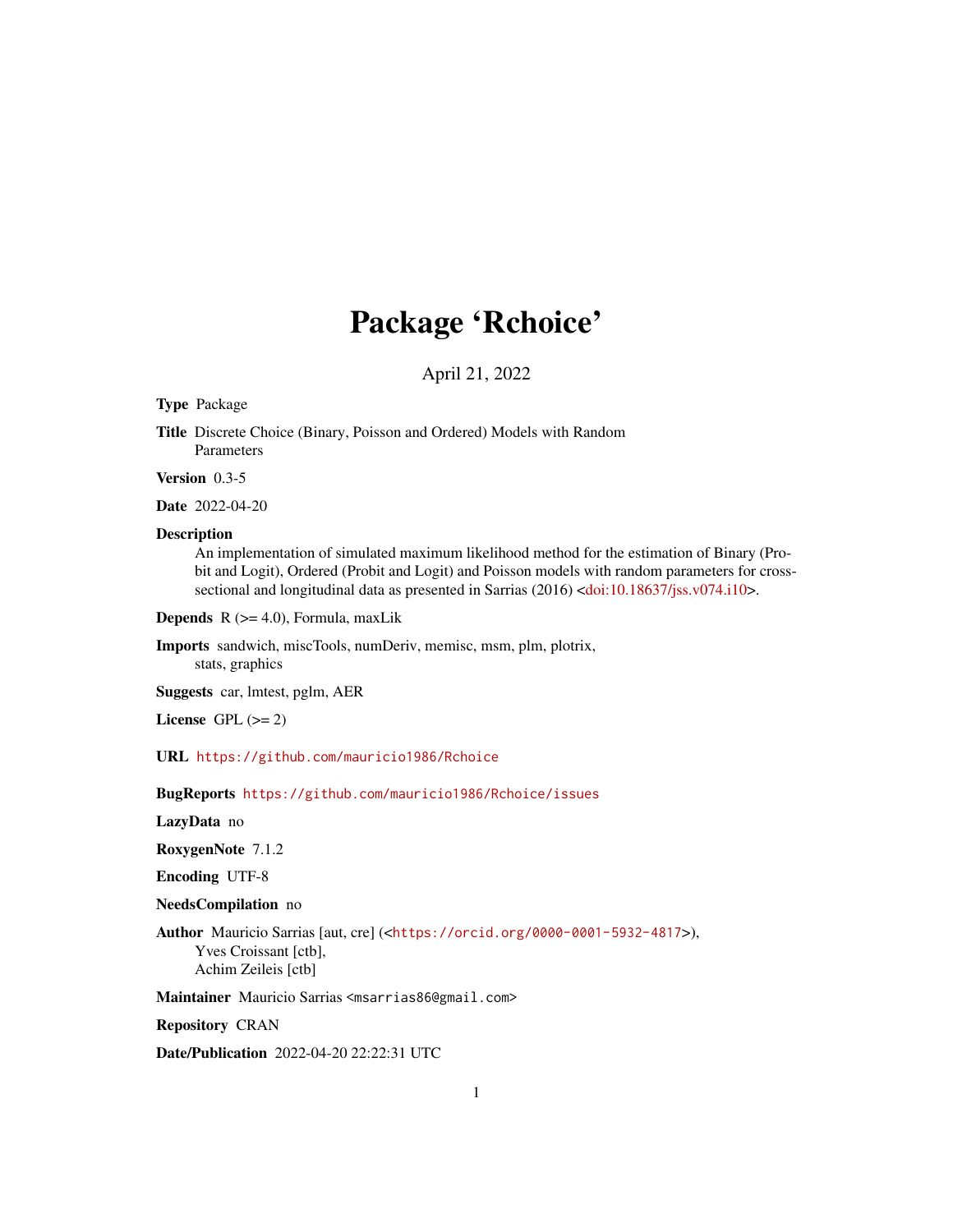## <span id="page-1-0"></span>R topics documented:

|                                                                                                              | -3             |
|--------------------------------------------------------------------------------------------------------------|----------------|
| $bread.Rchoice \ldots \ldots \ldots \ldots \ldots \ldots \ldots \ldots \ldots \ldots \ldots \ldots \ldots$   | $\overline{4}$ |
|                                                                                                              | 5              |
|                                                                                                              | -6             |
|                                                                                                              | $\overline{7}$ |
| effect. Rehoice $\ldots \ldots \ldots \ldots \ldots \ldots \ldots \ldots \ldots \ldots \ldots \ldots \ldots$ |                |
|                                                                                                              |                |
|                                                                                                              |                |
|                                                                                                              |                |
|                                                                                                              |                |
|                                                                                                              |                |
|                                                                                                              |                |
|                                                                                                              |                |
|                                                                                                              |                |
|                                                                                                              |                |
|                                                                                                              |                |
|                                                                                                              |                |
|                                                                                                              |                |
|                                                                                                              |                |
|                                                                                                              |                |
| Index                                                                                                        | 30             |

Articles *Doctoral Publications*

#### Description

Data from research by Long(1990) that analizes the scientist's level of publications.

#### Usage

data(Articles)

#### Format

A data frame with 915 observations on the following 6 variables:

art Articles during last 3 years of Ph.D.,

fem 1 if female scientist; else 0,

mar 1 if married; else 0,

kid5 Number of children 5 or younger,

phd Prestige of Ph.D. department,

ment Articles by mentor during last 3 years,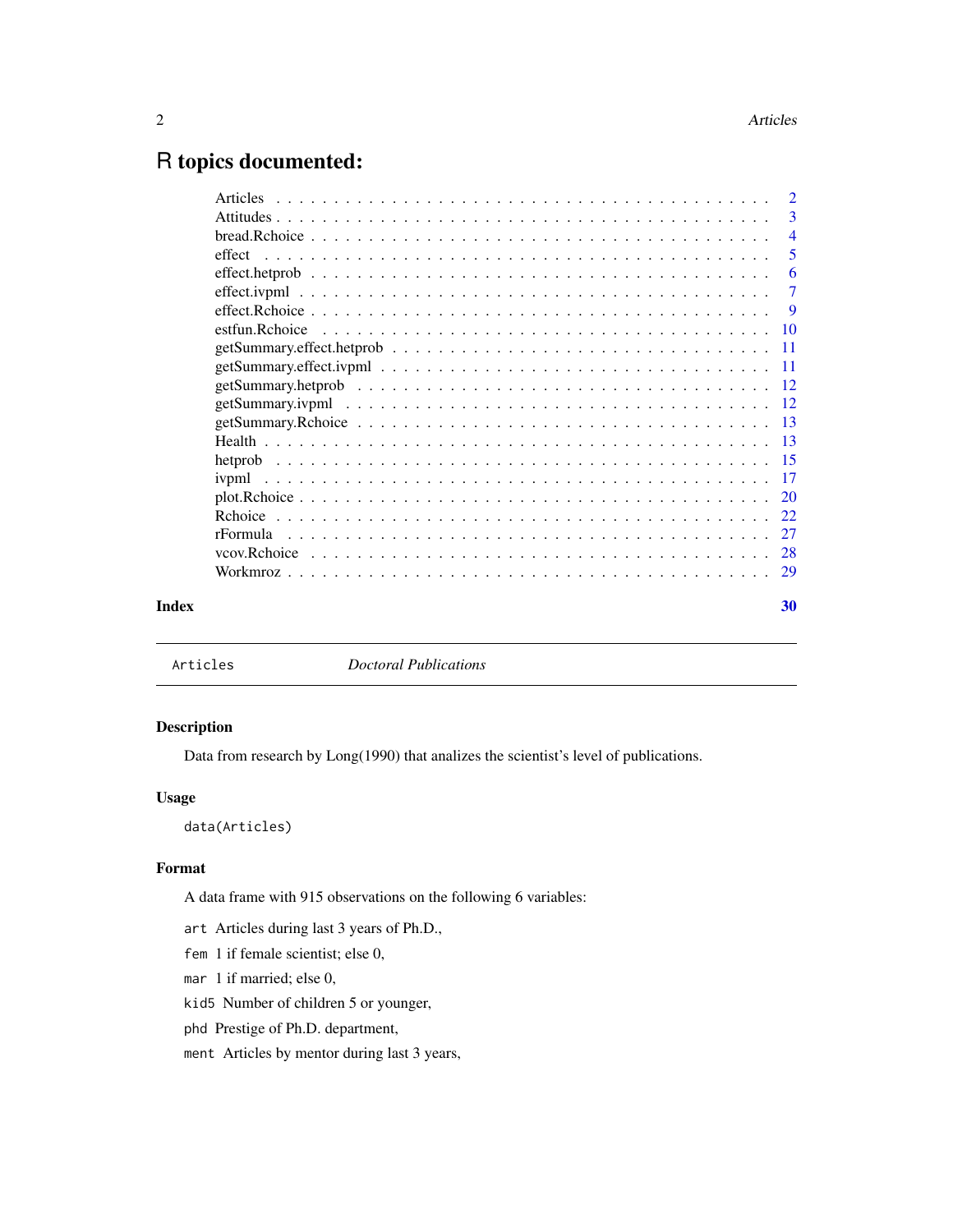#### <span id="page-2-0"></span>Attitudes 3

#### Source

- Long, J. S. (1990). The origins of sex differences in science. Social Forces, 68(4), 1297-1316.
- Long, J. S. (1997). Regression models for categorical and limited dependent variables (Vol. 7). Sage.
- Long, J. S., & Freese, J. (2006). Regression models for categorical and limited dependent variables using Stata. Stata Press, College Station, TX.

#### Examples

data(Articles)

Attitudes *Attituded toward working mothers*

#### Description

In 1997 and 1989, the General Social Survey asked respondents to evaluate the following statement: "A working mother can establish just as warm and secure a relationship with her children as a mother who does not work".

#### Usage

data(Attitudes)

#### Format

A data frame with 2293 observations on the following 10 variables:

warm  $1 =$  Strongly disagree,  $2 =$  disagree,  $3 =$  agree,  $4 =$  strongly agree,

yr89 survey year:  $1 = 1989$ ;  $0 = 1977$ ,

male  $1 =$  male;  $0 =$  female,

white  $1 =$  white;  $0 =$  nonwhite,

age age in years,

ed years of education,

prst occupational prestige,

#### Source

- Clogg, C. C., & Shihadeh, E. S. (1994). Statistical models for ordinal variables. Thousand Oaks, CA: Sage Publications.
- Long, J. S. (1997). Regression models for categorical and limited dependent variables (Vol. 7). Sage.
- Long, J. S., & Freese, J. (2006). Regression models for categorical and limited dependent variables using Stata. Stata Press, College Station, TX.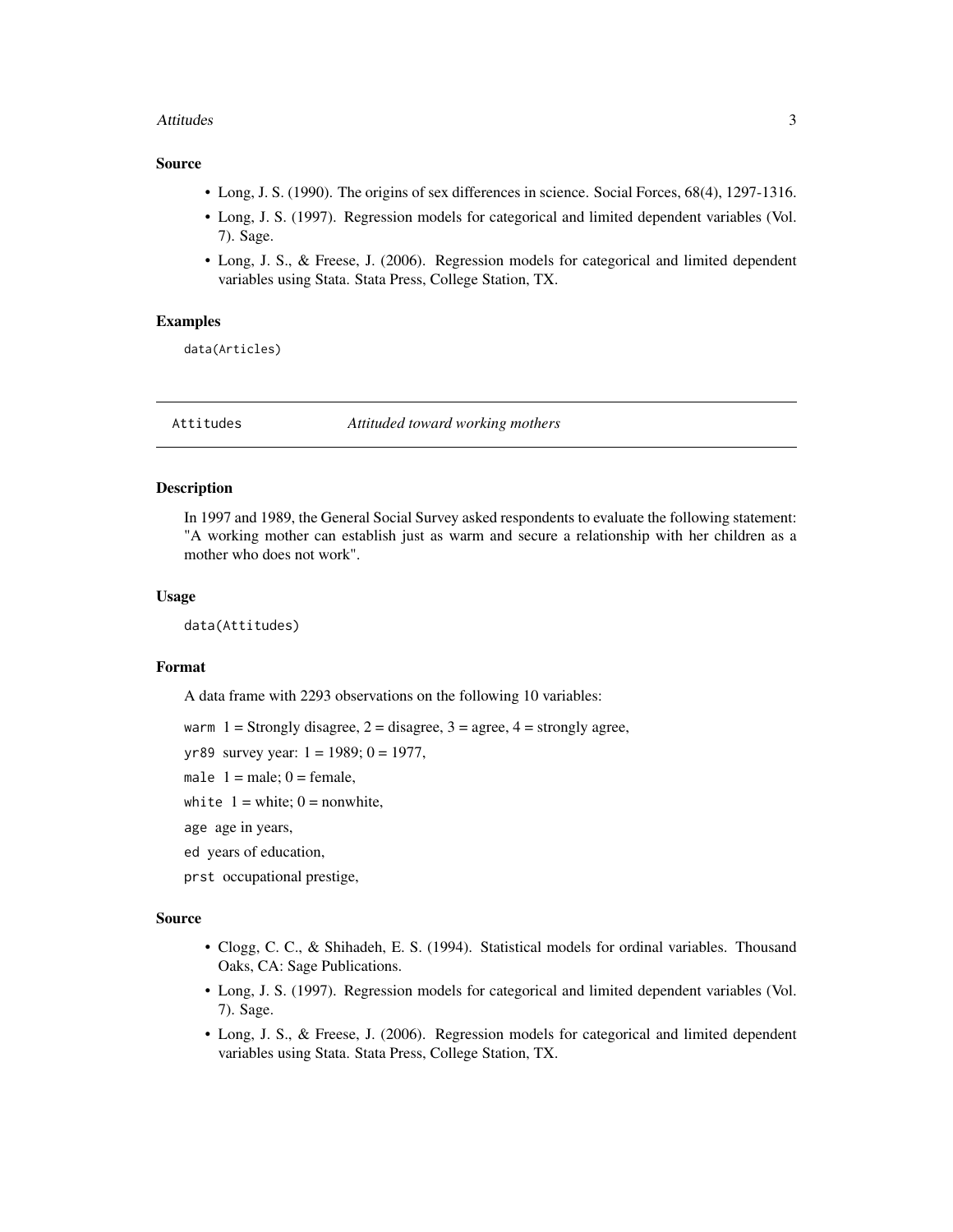#### Examples

data(Attitudes)

bread.Rchoice *Bread for sandwiches*

#### Description

Computes the "bread" of the sandwich covariance matrix for a model of class Rchoice

#### Usage

## S3 method for class 'Rchoice'  $break(x, \ldots)$ 

#### Arguments

|                      | a fitted model of class Rchoice.                               |
|----------------------|----------------------------------------------------------------|
| $\ddot{\phantom{0}}$ | Other arguments when bread is applied to another class object. |

#### Details

For more information see [bread](#page-0-0) from the package sandwich.

#### Value

the covariance matrix times observations

#### References

Zeileis A (2006), Object-oriented Computation of Sandwich Estimators. Journal of Statistical Software, 16(9), 1-16.

```
## Probit model
data("Workmroz")
probit \leq Rchoice(lfp \sim k5 + k618 + age + wc + hc + lwg + inc,
                  data = Workmroz , family = binomial('probit'))
summary(probit)
library("sandwich")
bread(probit)
```
<span id="page-3-0"></span>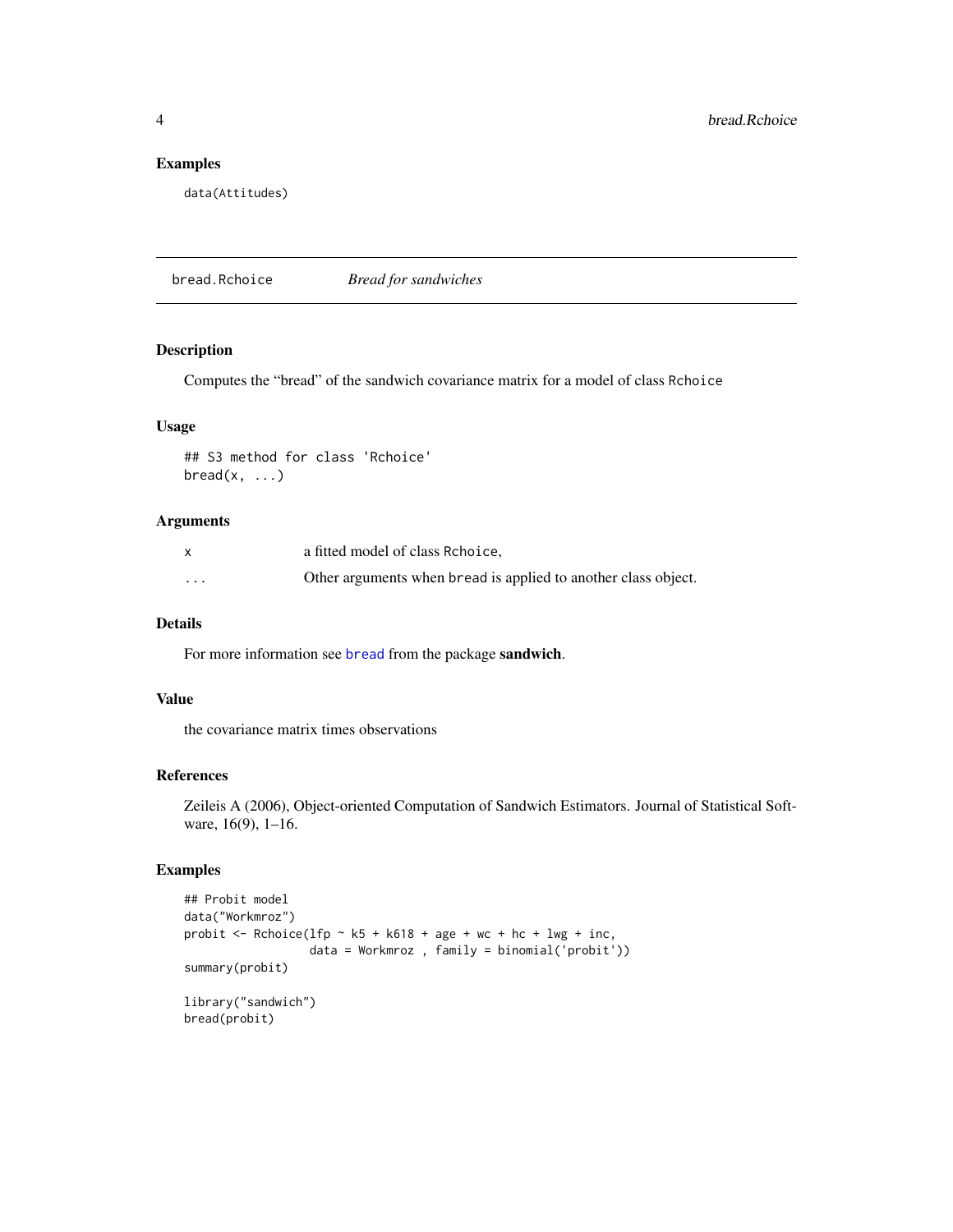<span id="page-4-0"></span>

#### Description

Obtain the average marginal effects from hetprob or ivpml class models.

#### Usage

effect(object, ...)

#### Arguments

| object                  | an object of class het prob or ivpml. |
|-------------------------|---------------------------------------|
| $\cdot$ $\cdot$ $\cdot$ | Additional arguments to be passed.    |

#### Value

Estimates of the average marginal effects computed as the average for each individual.

```
# Data
library("AER")
data("PSID1976")
PSID1976$lfp <- as.numeric(PSID1976$participation == "yes")
PSID1976$kids <- with(PSID1976, factor((youngkids + oldkids) > 0,
                                      levels = c(FALSE, TRUE),
                                      labels = c("no", "yes"))PSID1976$finc <- PSID1976$fincome / 10000
# Average marginal effects for heteroskedastic Probit model
labor_het <- hetprob(lfp \sim age + I(age^2) + finc + education + factor(kids) |
                            factor(kids) + finc,
                     data = PSID1976,
                     link = "probit")eff_labor_het <- effect(labor_het)
summary(eff_labor_het)
# Average marginal effects for IV probit model
# (nwincome is endogenous and heducation is the additional instrument)
PSID1976$nwincome <- with(PSID1976, (fincome - hours * wage)/1000)
fiml.probit <- ivpml(lfp \sim education + experience + I(experience^2) + age +
                            youngkids + oldkids + nwincome |
                            education + experience + I(experience^2) + age +
                            youngkids + oldkids + heducation,
                     data = PSID1976)
```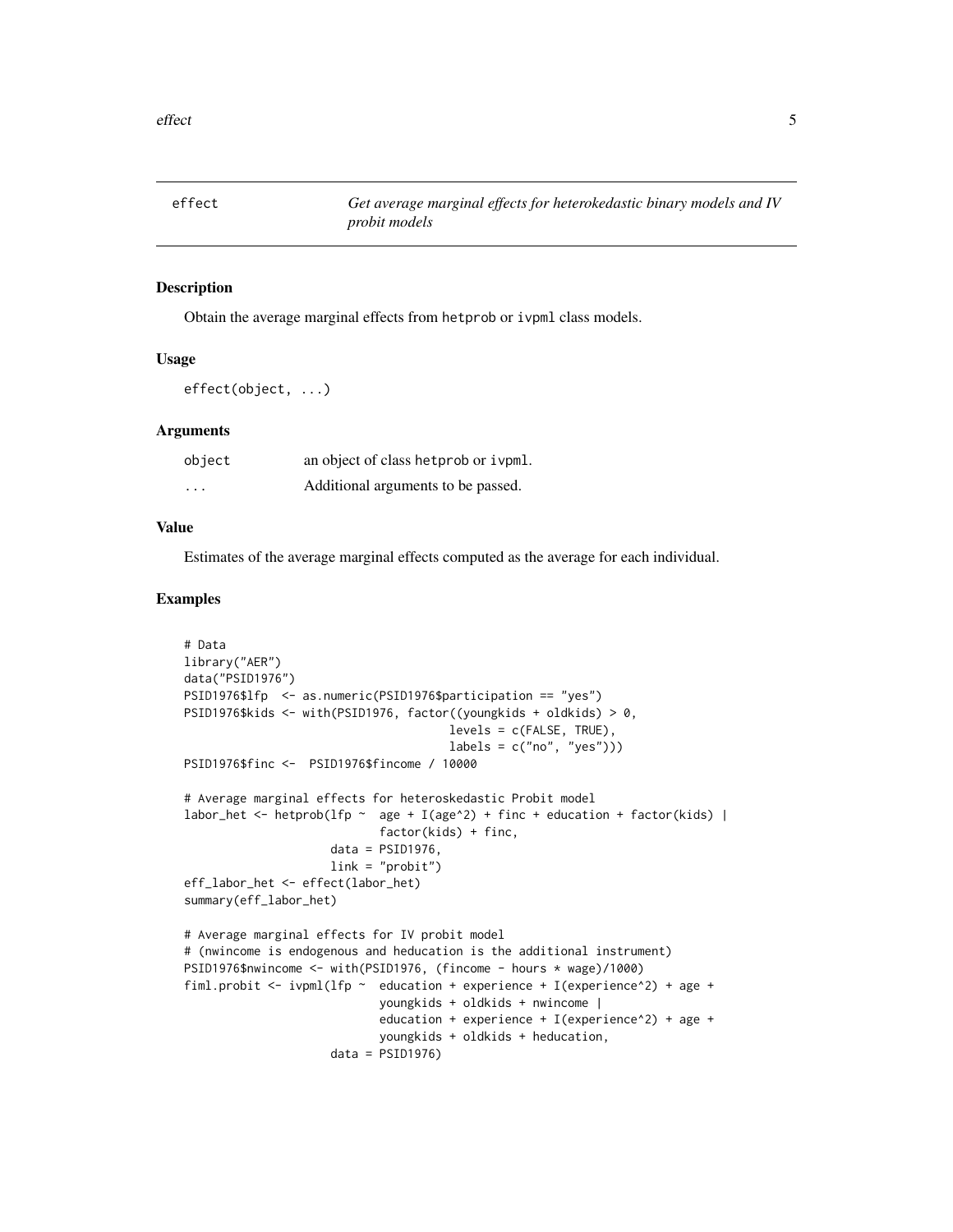```
summary(effect(fiml.probit))
summary(effect(fiml.probit, asf = FALSE))
```
effect.hetprob *Get average marginal effects for heterokedastic binary models*

#### Description

Obtain the average marginal effects from hetprob class model.

#### Usage

```
## S3 method for class 'hetprob'
effect(object, vcov = NULL, digits = max(3, getOption("digits") - 2), ...)
## S3 method for class 'effect.hetprob'
summary(object, ...)
## S3 method for class 'effect.hetprob'
print(x, \ldots)## S3 method for class 'summary.effect.hetprob'
print(x, digits = max(3, getOption("digits") - 3), ...)
```
#### Arguments

| object | an object of class het prob and effect. het prob for summary and print method.                      |
|--------|-----------------------------------------------------------------------------------------------------|
| vcov   | an estimate of the asymptotic variance-covariance matrix of the parameters for<br>a hetprob object. |
| digits | the number of digits.                                                                               |
| .      | further arguments. Ignored.                                                                         |
| x      | an object of class effect. het prob.                                                                |

#### Details

This function allows to obtain the average marginal effects (not the marginal effects at the mean). The standard errors are computed using Delta Method.

#### Value

An object of class effect.heprob.

#### Author(s)

Mauricio Sarrias.

<span id="page-5-0"></span>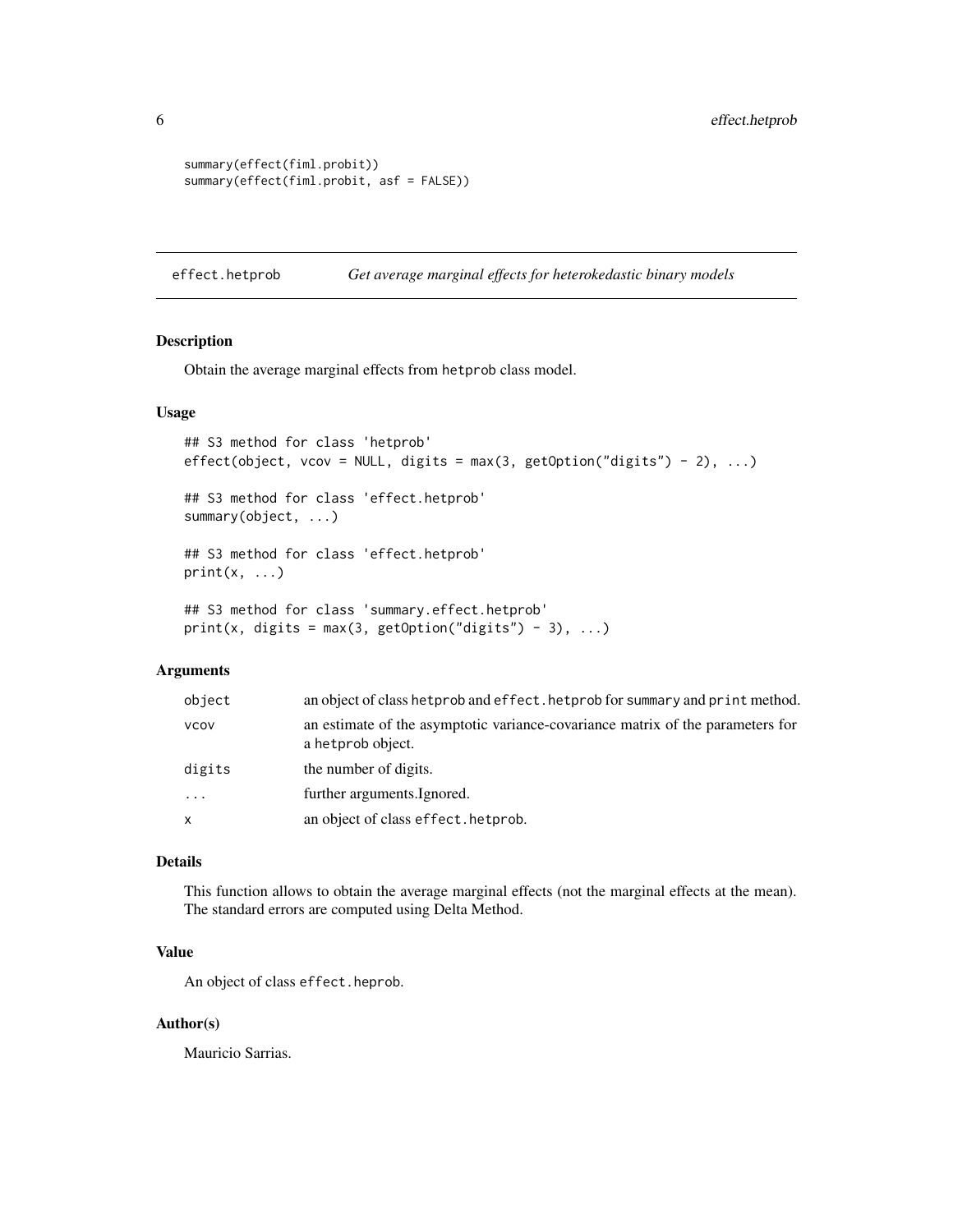#### <span id="page-6-0"></span>effect.ivpml 7

#### Examples

```
# Data
library("AER")
data("PSID1976")
PSID1976$lfp <- as.numeric(PSID1976$participation == "yes")
PSID1976$kids <- with(PSID1976, factor((youngkids + oldkids) > 0,
                                      levels = c(FALSE, TRUE),
                                      labels = c("no", "yes"))PSID1976$finc <- PSID1976$fincome / 10000
# Average marginal effects for heteroskedastic Probit model
labor_het <- hetprob(lfp \sim age + I(age^2) + finc + education + factor(kids) |
                            factor(kids) + finc,
                     data = PSID1976,
                    link = "probit")
eff_labor_het <- effect(labor_het)
summary(eff_labor_het)
```
effect.ivpml *Get average marginal effects for IV Probit model.*

#### Description

Obtain the average marginal effects from ivpml class model.

#### Usage

```
## S3 method for class 'ivpml'
effect(
 object,
  vcov = NULL,asf = TRUE,digits = max(3, getOption("digits") - 2),...
)
## S3 method for class 'effect.ivpml'
summary(object, ...)
## S3 method for class 'effect.ivpml'
print(x, \ldots)## S3 method for class 'summary.effect.ivpml'
print(x, digits = max(3, getOption("digits") - 3), ...)
```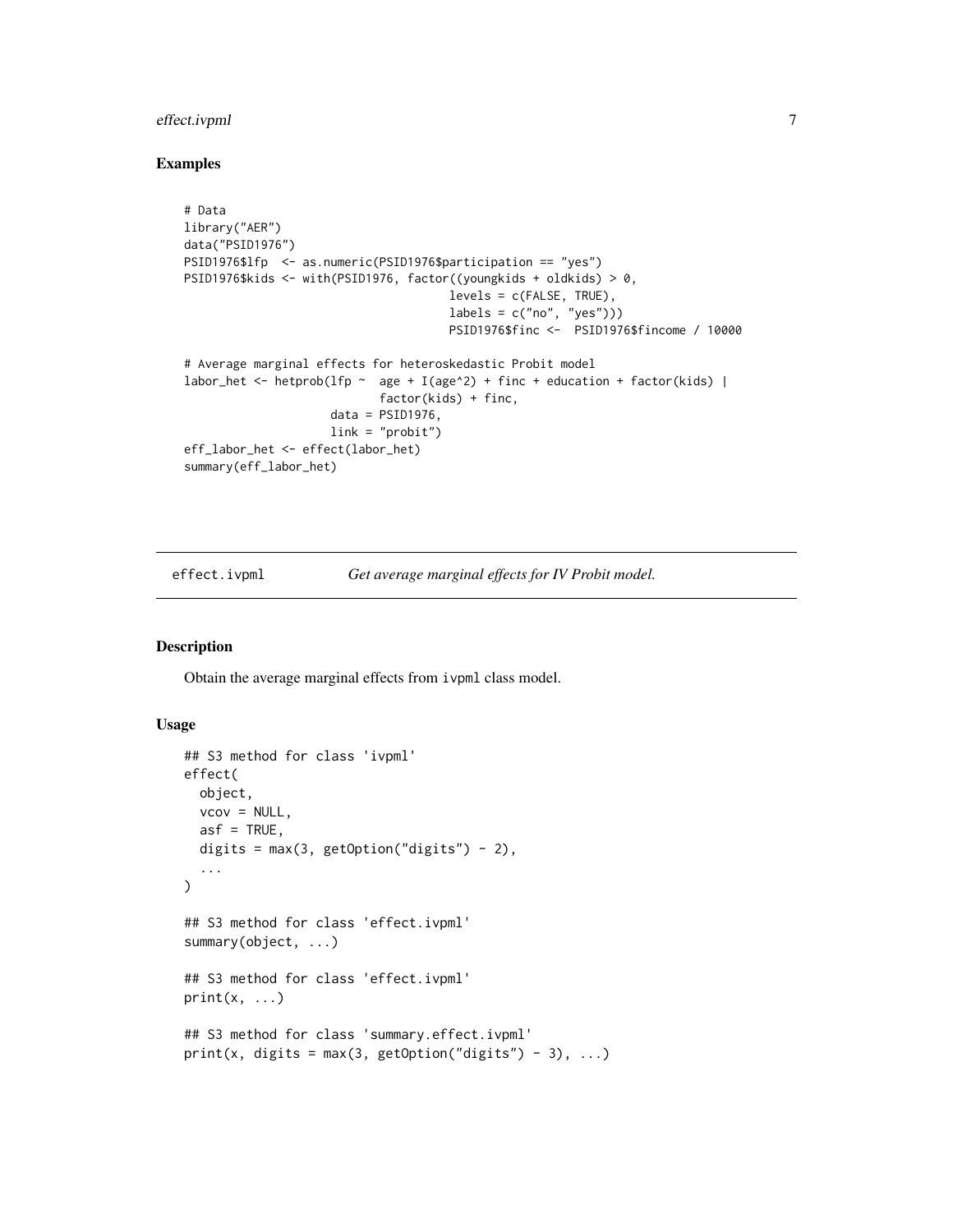#### Arguments

| object       | an object of class ivpml and effect. ivpml for summary and print method.                          |
|--------------|---------------------------------------------------------------------------------------------------|
| <b>VCOV</b>  | an estimate of the asymptotic variance-covariance matrix of the parameters for<br>a ivpml object. |
| asf          | if TRUE, the average structural function is used.                                                 |
| digits       | the number of digits.                                                                             |
| $\cdots$     | further arguments. Ignored.                                                                       |
| $\mathsf{x}$ | an object of class effect. ivpml.                                                                 |

#### Details

This function allows to obtain the average marginal effects (not the marginal effects at the mean). The standard errors are computed using Delta Method.

#### Value

An object of class effect.ivpml.

#### Author(s)

Mauricio Sarrias.

```
# Data
library("AER")
data("PSID1976")
PSID1976$lfp <- as.numeric(PSID1976$participation == "yes")
PSID1976$kids <- with(PSID1976, factor((youngkids + oldkids) > 0,
                                      levels = c(FALSE, TRUE),labels = c("no", "yes"))# Average marginal effects for IV probit model
# (nwincome is endogenous and heducation is the additional instrument)
PSID1976$nwincome <- with(PSID1976, (fincome - hours * wage)/1000)
fiml.probit \le ivpml(lfp \sim education + experience + I(experience^2) + age +
                            youngkids + oldkids + nwincome |
                            education + experience + I(experience^2) + age +
                            youngkids + oldkids + heducation,
                     data = PSID1976)
summary(effect(fiml.probit))
summary(effect(fiml.probit, asf = FALSE))
```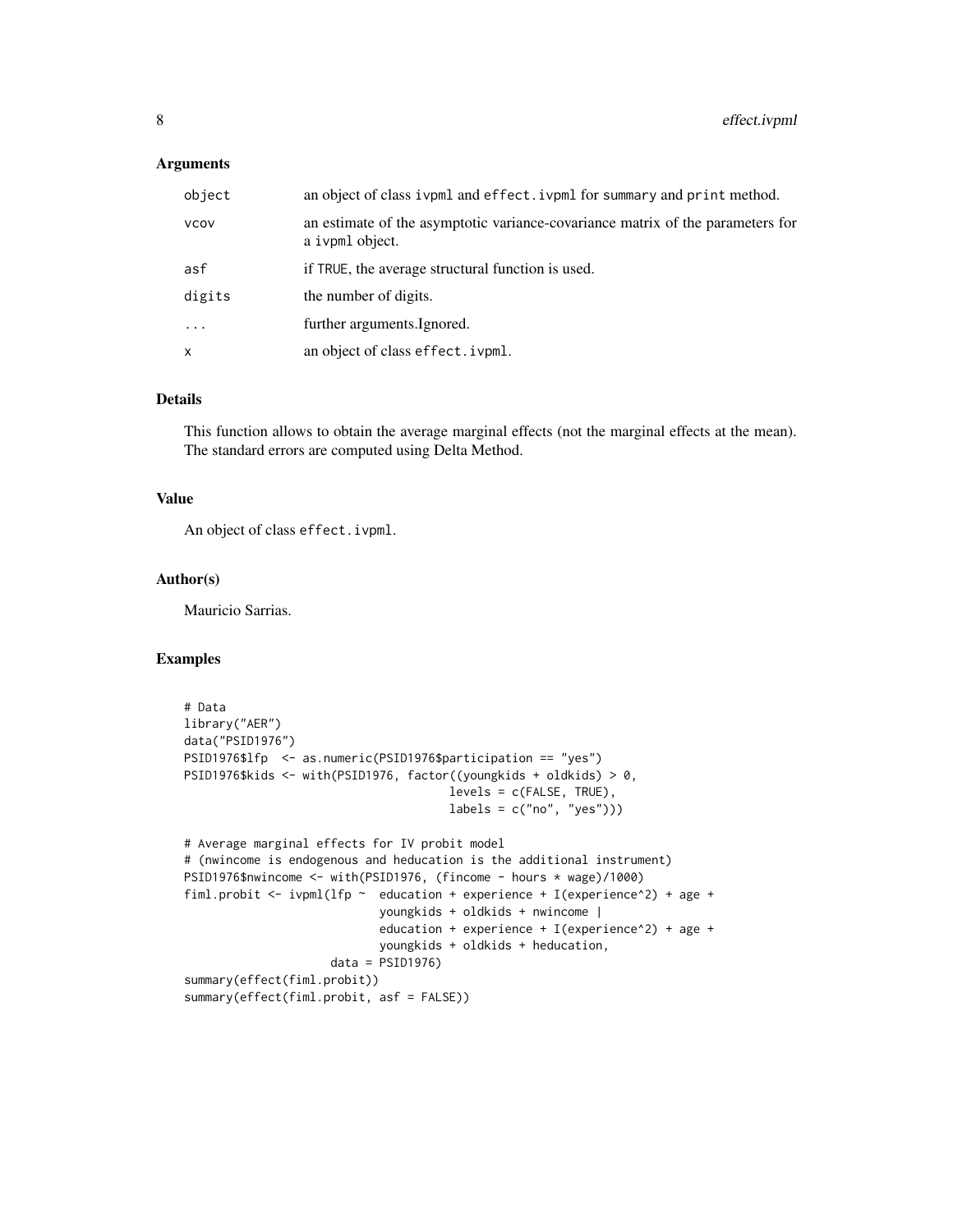<span id="page-8-1"></span><span id="page-8-0"></span>

#### Description

This a helper function to obtain the individuals' conditional estimate of the random parameters or compensating variations.

#### Usage

```
## S3 method for class 'Rchoice'
effect(object, par = NULL, effect = c("cv", "ce"), wrt = NULL, ...)
```
#### Arguments

| object | an object of class Rehoice.                                                                                                                                                                        |
|--------|----------------------------------------------------------------------------------------------------------------------------------------------------------------------------------------------------|
| par    | a string giving the name of the variable with random parameter,                                                                                                                                    |
| effect | a string indicating what should be computed: the conditional expectation of<br>the individual coefficients "ce", or the conditional expectation of the individual<br>compensating variations "cv", |
| wrt    | a string indicating respect to which variable the compensating variation should<br>be computed.                                                                                                    |
| .      | further arguments. Ignored.                                                                                                                                                                        |

#### Value

A named list where "mean" contains the individuals' conditional mean for the random parameter or compensating variation, and where 'sd.est' contains their standard errors.

#### References

- Greene, W. H. (2012). Econometric Analysis, Seventh Edition. Pearson Hall.
- Train, K. (2009). Discrete Choice Methods with Simulation. Cambridge university press.

#### See Also

[Rchoice](#page-21-1) for the estimation of different discrete choice models with individual parameters.

```
# Poisson with random parameters
data("Articles")
poisson.ran \leq Rchoice(art \sim fem + mar + kid5 + phd + ment,
                       data = Articles, family = poisson,
                       ranp = c(kid5 = "n", phd = "n", ment = "n"),R = 10
```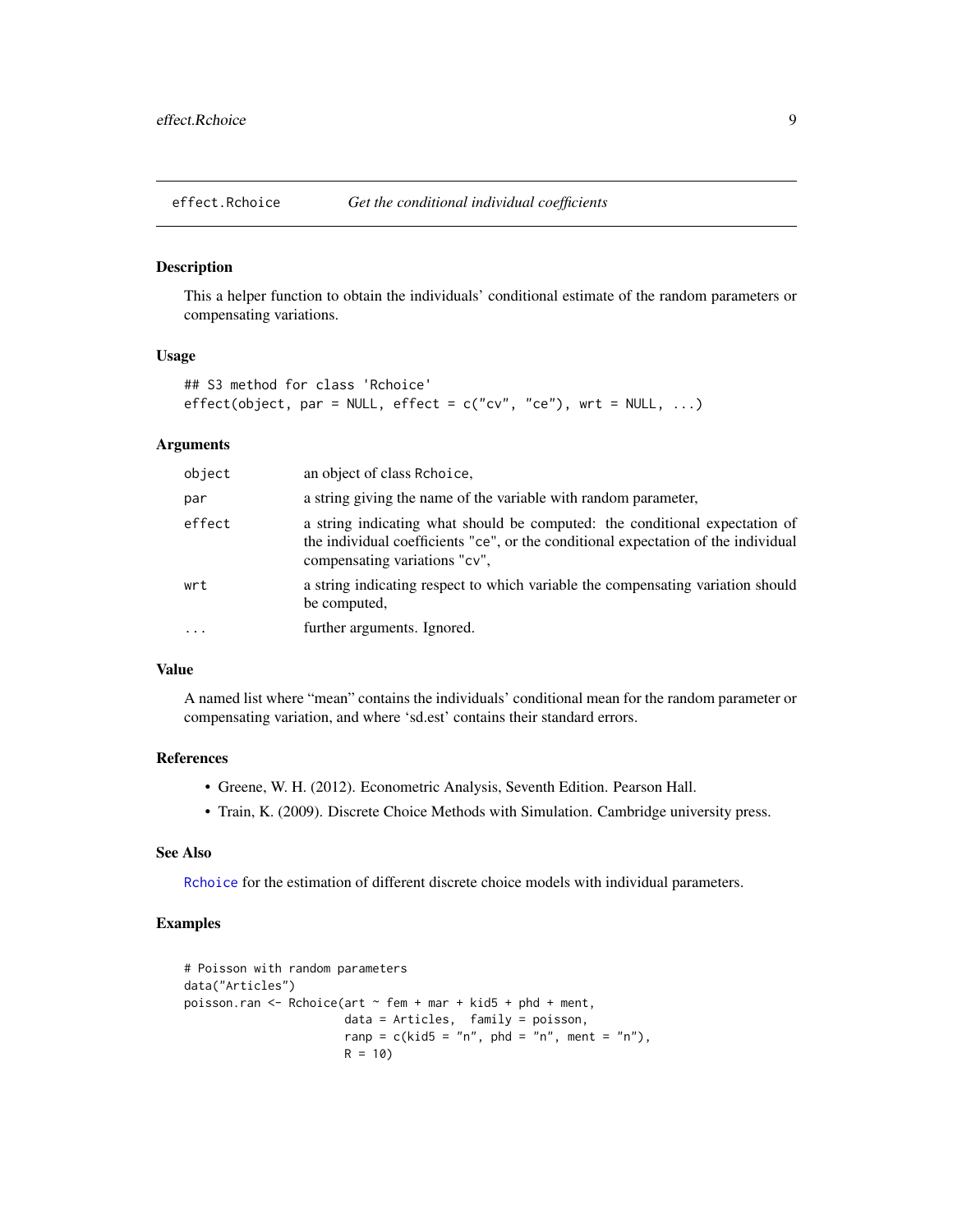```
## Get the individuals' conditional mean and their standard errors for ment
bi.ment <- effect(poisson.ran, par = "ment", effect = "ce")
summary(bi.ment$mean)
summary(bi.ment$sd.est)
```
estfun.Rchoice *Gradient for observations*

#### Description

It extracts the gradient for each observations evaluated at the estimated parameters for a model of class Rchoice

#### Usage

## S3 method for class 'Rchoice'  $estfun(x, \ldots)$ 

#### Arguments

|          | a fitted model of class Rchoice.                                |
|----------|-----------------------------------------------------------------|
| $\cdots$ | Other arguments when est fun is applied to another class object |

#### Details

For more information see [estfun](#page-0-0) from package sandwich.

#### Value

the gradient matrix of dimension n times k

#### References

Zeileis A (2006), Object-oriented Computation of Sandwich Estimators. Journal of Statistical Software, 16(9), 1–16.

<span id="page-9-0"></span>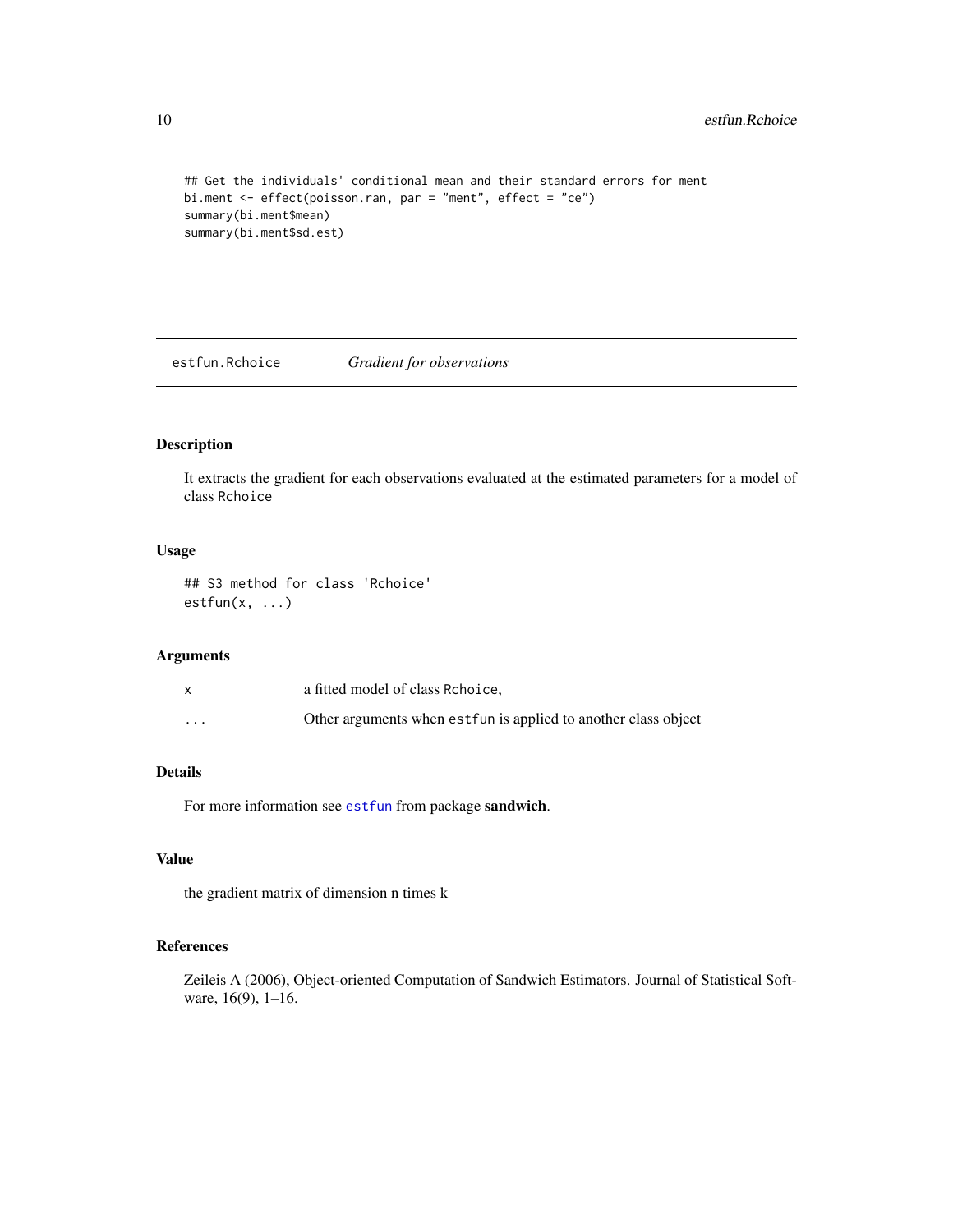<span id="page-10-0"></span>getSummary.effect.hetprob

*Get Model Summaries for use with "mtable" for objects of class effect.hetprob*

#### Description

A generic function to collect coefficients and summary statistics from a effect.hetprob object. It is used in mtable

#### Usage

## S3 method for class 'effect.hetprob'  $getSummary(obj, alpha = 0.05, ...)$ 

#### Arguments

| obi                     | an effect. hetprob object,         |
|-------------------------|------------------------------------|
| alpha                   | level of the confidence intervals. |
| $\cdot$ $\cdot$ $\cdot$ | further arguments,                 |

#### Details

For more details see package memisc.

getSummary.effect.ivpml

*Get Model Summaries for use with "mtable" for objects of class effect.ivpml*

#### Description

A generic function to collect coefficients and summary statistics from a effect.ivpml object. It is used in mtable

#### Usage

## S3 method for class 'effect.ivpml'  $getSummary(obj, alpha = 0.05, ...)$ 

| obi                     | an effect. ivpml object,           |
|-------------------------|------------------------------------|
| alpha                   | level of the confidence intervals. |
| $\cdot$ $\cdot$ $\cdot$ | further arguments,                 |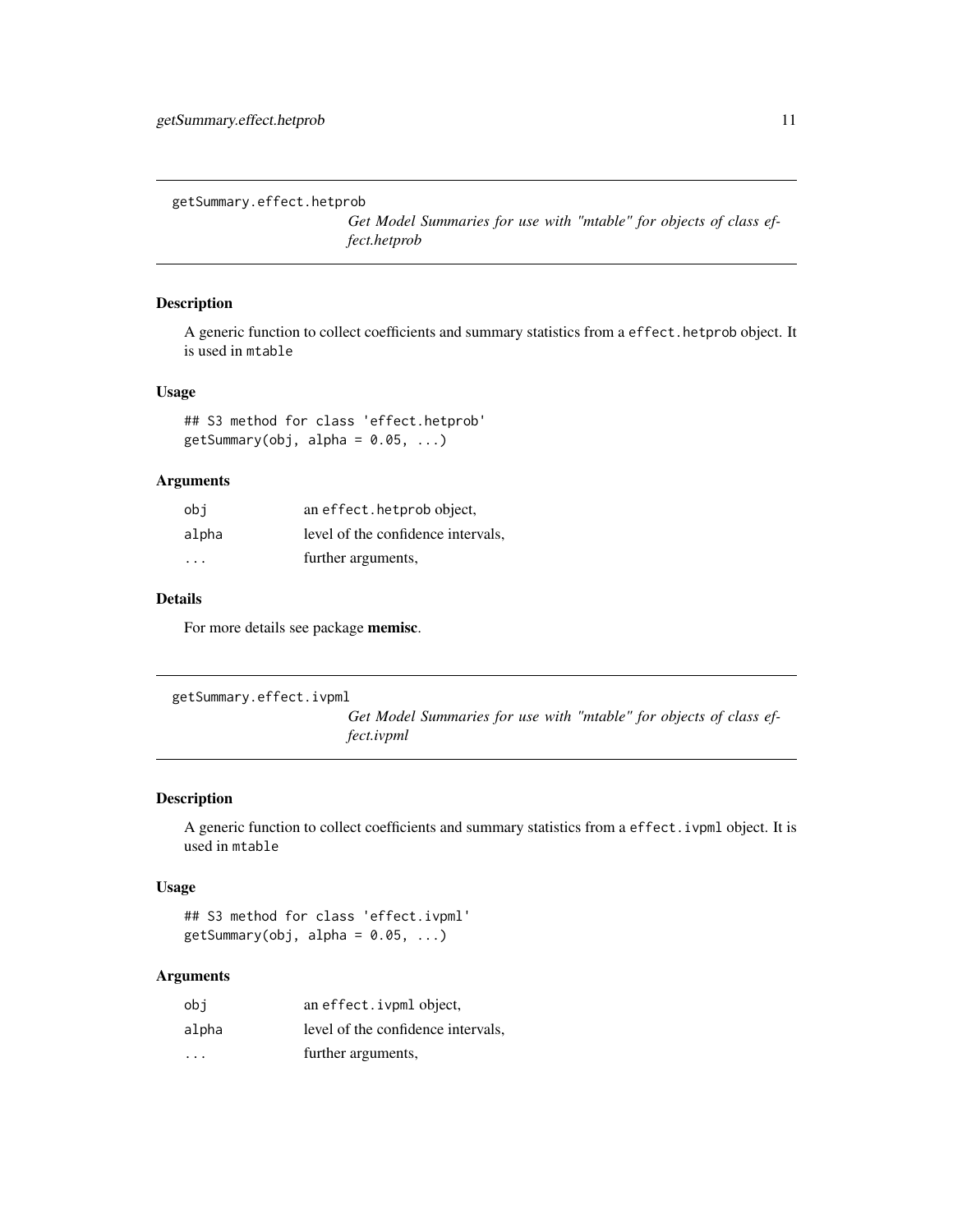#### Details

For more details see package memisc.

getSummary.hetprob *Get Model Summaries for use with "mtable" for objects of class hetprob*

#### Description

A generic function to collect coefficients and summary statistics from a hetprob object. It is used in mtable

#### Usage

## S3 method for class 'hetprob'  $getSummary(obj, alpha = 0.05, ...)$ 

#### Arguments

| obi                     | a hetprob object,                  |
|-------------------------|------------------------------------|
| alpha                   | level of the confidence intervals, |
| $\cdot$ $\cdot$ $\cdot$ | further arguments,                 |

#### Details

For more details see package memisc.

getSummary.ivpml *Get Model Summaries for use with "mtable" for objects of class ivpml*

#### Description

A generic function to collect coefficients and summary statistics from a ivpml object. It is used in mtable

#### Usage

## S3 method for class 'ivpml'  $getSummary(obj, alpha = 0.05, ...)$ 

| obi     | a ivpml object,                    |
|---------|------------------------------------|
| alpha   | level of the confidence intervals. |
| $\cdot$ | further arguments,                 |

<span id="page-11-0"></span>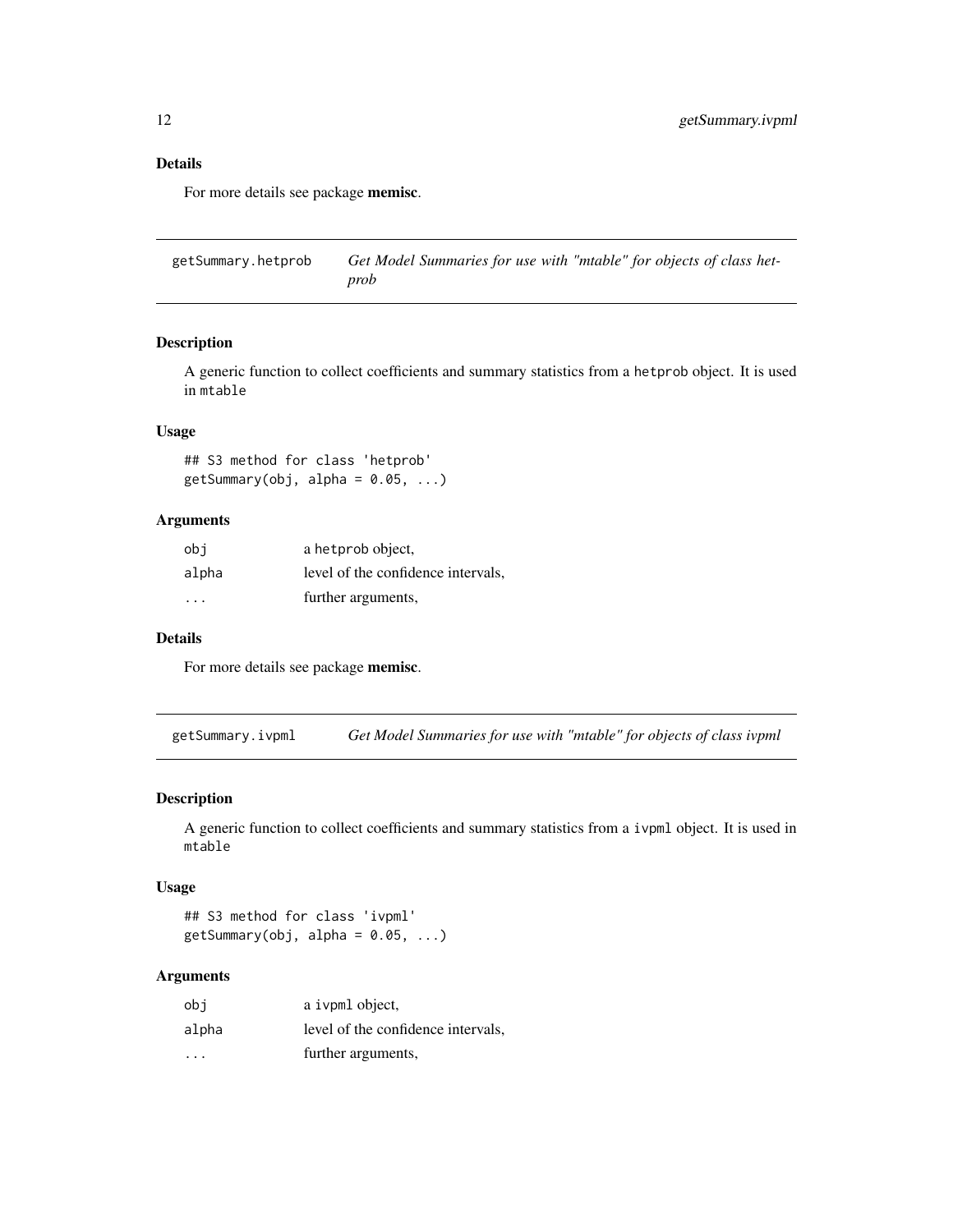### <span id="page-12-0"></span>Details

For more details see package memisc.

getSummary.Rchoice *Get Model Summaries for use with "mtable" for object of class Rchoice*

## Description

A generic function to collect coefficients and summary statistics from a Rchoice object. It is used in mtable

#### Usage

```
## S3 method for class 'Rchoice'
getSummary(obj, alpha = 0.05, ...)
```
#### Arguments

| obi      | a Rchoice object,                  |
|----------|------------------------------------|
| alpha    | level of the confidence intervals, |
| $\cdots$ | further arguments,                 |

#### Details

For more details see package memisc.

Health *German Health Care Data*

#### Description

German Health Care Data, unbalanced panel.

#### Usage

data(Health)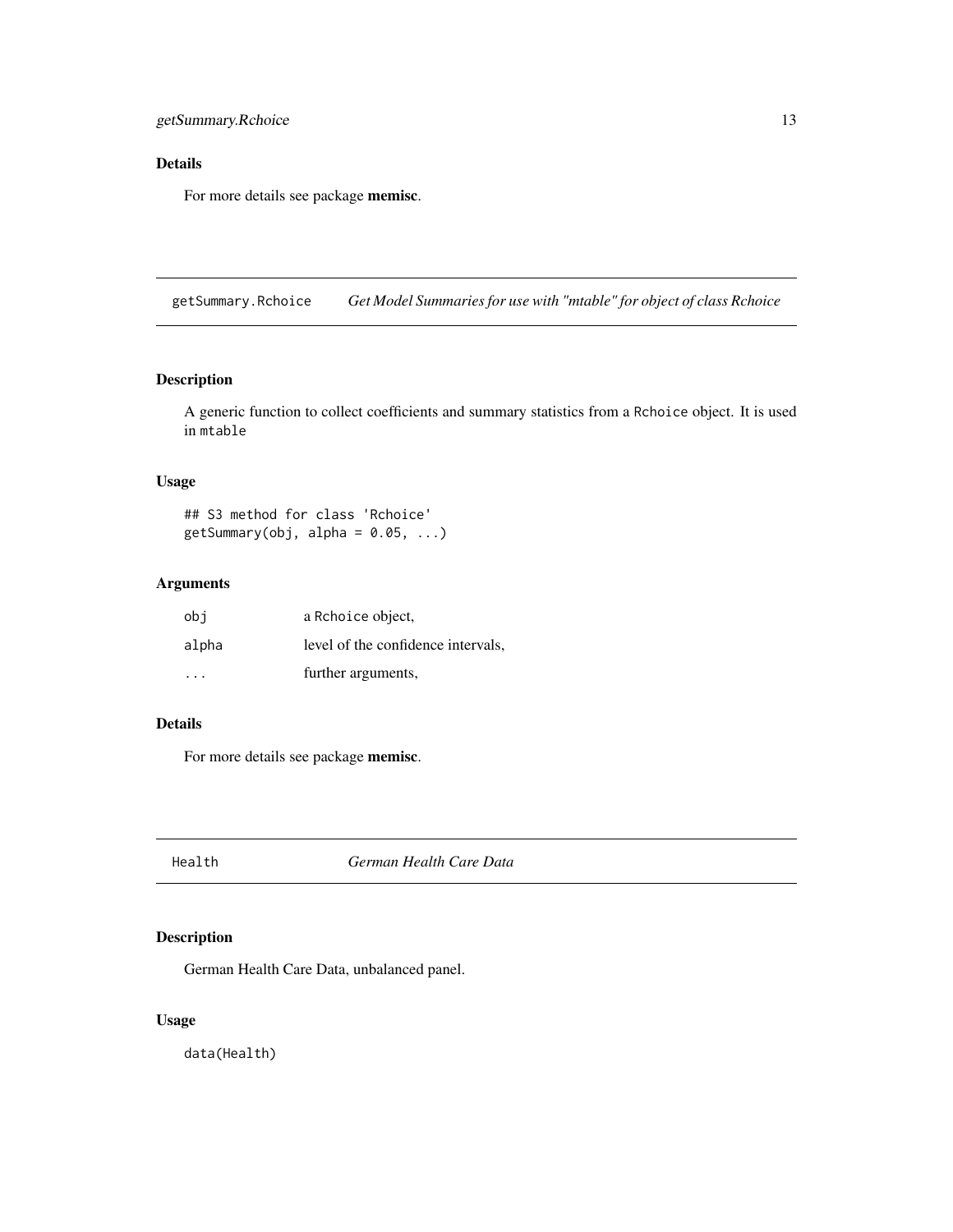#### Format

A data frame with 27326 observations on the following 27 variables:

id person identification number female female  $=1$ , male  $=0$ year calendar year of the observation age age in years hsat health satisfaction, 0 (low),...,10 (high) handdum handicapped  $= 1, 0$  otherwise handper degree of handicap in percent; 0,100 hhinc household nominal monthly net income in German marks hhkids children under age 16 in the household = 1; otherwise = 0 educ years of schooling married married  $=1$ , otherwise  $= 0$ haupts highest schooling degree is Hauptschul degree  $= 1$ ; otherwise  $= 0$ reals highest schooling degree is Realschul degree = 1, otherwise =  $0$ fachhs highest schooling degree is Polytechical degree = 1; otherwise =  $0$ abitur highest schooling degree is Abitur = 1; otherwise =  $0$ univ highest schooling degree is university degree =1; otherwise =  $0$ working employed  $=1$ ; otherwise  $= 0$ bluec blue-collar employee = 1; otherwise =  $0$ whitec white-collar employeee =1; otherwise =  $0$ self self-employed = 1; otherwise =  $0$ beamt civil servant = 1; otherwise =  $0$ docvis number of doctor visits in last three months hospvis number of hospital visits in last calendar year public insured in public health  $=1$ ; otherwise  $= 0$ addon insured by add-on insurance  $=1$ ; otherwise  $= 0$ hsat2 40 observations on hsat recorded between 6 and 7 were changed to 7 newhsat recording of hsat,  $(0-2) = 0$ ,  $(3-5)=1$ ,  $(6-8)=2$ ,  $(9)=3$   $(10)=4$ 

#### Source

Riphahn, R. T., Wambach, A., & Million, A. (2003). Incentive effects in the demand for health care: a bivariate panel count data estimation. Journal of applied econometrics, 18(4), 387-405.

#### References

Greene, W. H. (2003). Econometric analysis. Pearson Education India.

#### Examples

data(Health)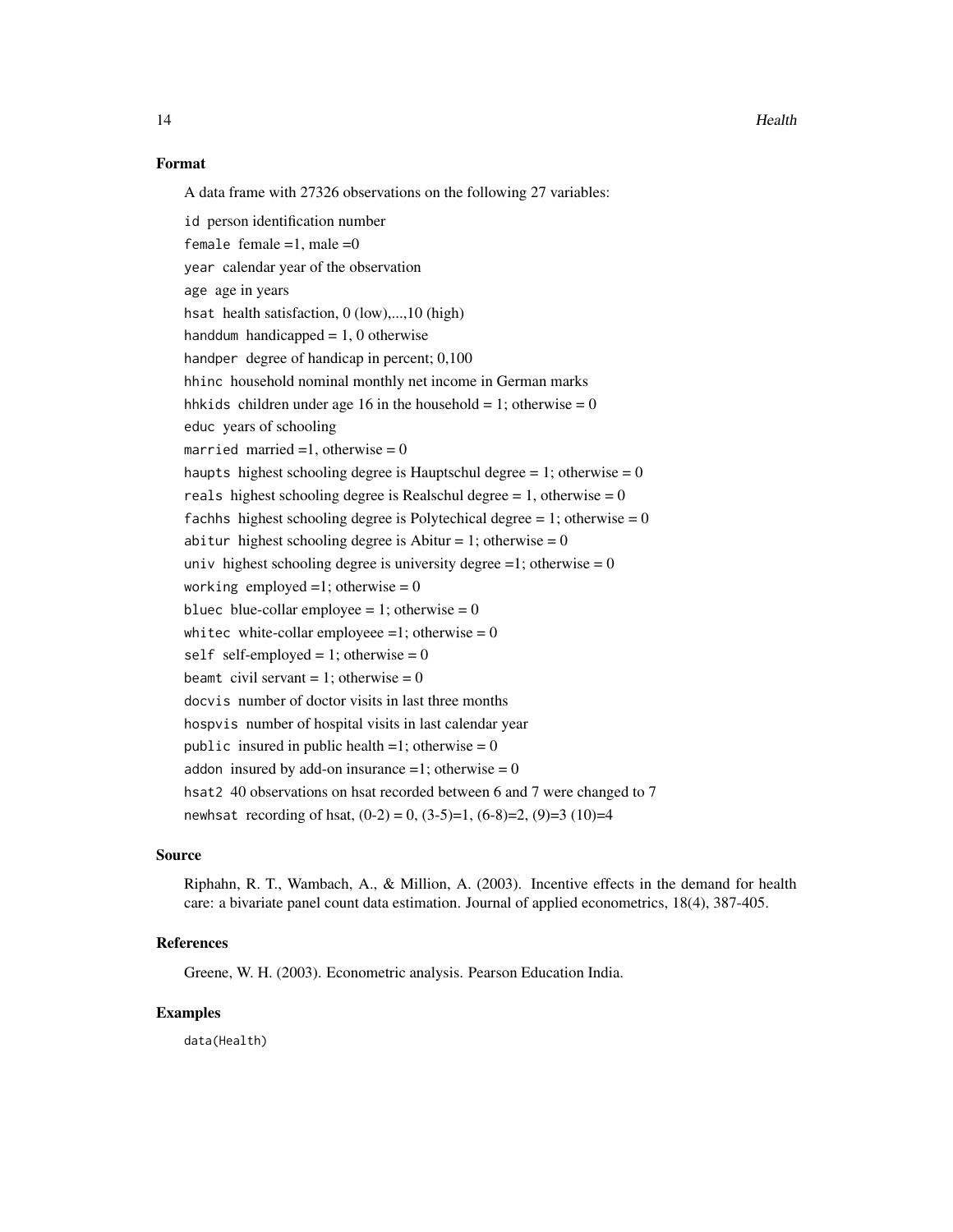<span id="page-14-0"></span>

#### Description

Estimation of binary dependent variables, either probit or logit, with heteroskedastic error terms for cross-sectional dataset.

#### Usage

```
hetprob(formula, data, link = c("probit", "logit"), Hes = TRUE, ...)
## S3 method for class 'hetprob'
terms(x, \ldots)## S3 method for class 'hetprob'
model.matrix(object, ...)
## S3 method for class 'hetprob'
estfun(x, ...)
## S3 method for class 'hetprob'
break(x, \ldots)## S3 method for class 'hetprob'
vcov(object, eigentol = 1e-12, ...)## S3 method for class 'hetprob'
df.residual(object, ...)
## S3 method for class 'hetprob'
coef(object, ...)
## S3 method for class 'hetprob'
logLik(object, ...)
## S3 method for class 'hetprob'
print(x, \ldots)## S3 method for class 'hetprob'
summary(object, eigentol = 1e-12, ...)
## S3 method for class 'summary.hetprob'
print(x, digits = max(3, getOption("digits") - 2), ...)
## S3 method for class 'hetprob'
predict(object, new data = NULL, type = c("xb", "pr", "sigma"), ...)
```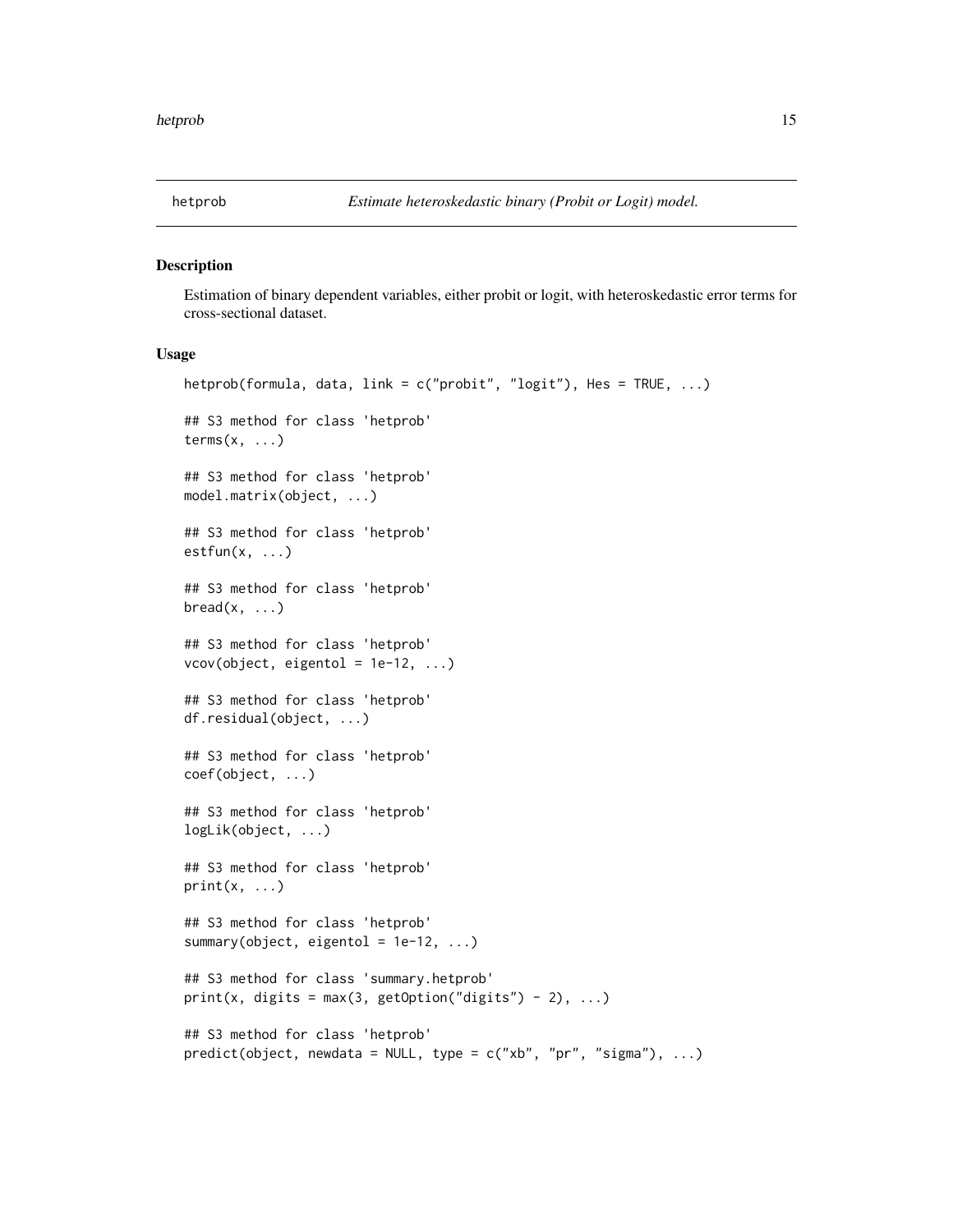#### <span id="page-15-0"></span>Arguments

| formula   | a symbolic description of the model of the form $y \sim x \mid z$ where y is the binary<br>dependent variable and x and z are regressors variables for the mean of the<br>model and lnsigma.                                                                                                 |
|-----------|----------------------------------------------------------------------------------------------------------------------------------------------------------------------------------------------------------------------------------------------------------------------------------------------|
| data      | the data of class data. frame.                                                                                                                                                                                                                                                               |
| link      | the assumption of the distribution of the error term. It could be either $link =$<br>" $probit"$ or $link = "logit".$                                                                                                                                                                        |
| Hes       | logical. Should the analytic Hessian to be used? TRUE as default.                                                                                                                                                                                                                            |
| $\ddotsc$ | arguments passed to maxLik.                                                                                                                                                                                                                                                                  |
| x, object | an object of class hetprob.                                                                                                                                                                                                                                                                  |
| eigentol  | the standard errors are only calculated if the ratio of the smallest and largest<br>eigenvalue of the Hessian matrix is less than eigentol. Otherwise the Hessian<br>is treated as singular.                                                                                                 |
| digits    | the number of digits.                                                                                                                                                                                                                                                                        |
| newdata   | optionally, a data frame in which to look for variables with which to predict.                                                                                                                                                                                                               |
| type      | the type of prediction required. The default, type $=$ xb, is on the linear predic-<br>tion without the variance. If type = pr, the predicted probabilities of a positive<br>outcome is returned. Finally, if type = sigma the predictions of $\sigma$ for each indi-<br>vidual is returned. |

#### Details

The heterokedastic binary model for cross-sectional data has the following structure:

$$
y_i^* = x_i^{\top} \beta + \epsilon_i,
$$

with

$$
var(\epsilon_i | x_i, z_i) = \sigma_i^2 = \left[ \exp \left( z_i^{\top} \delta \right) \right]^2,
$$

where  $y_i^*$  is the latent (unobserved) dependent variable for individual  $i = 1, ..., N; x_i$  is a  $K \times 1$ vector of independent variables determining the latent variable  $y_i^*$  (x variables in formula); and  $\epsilon_i$ is the error term distributed either normally or logistically with  $E(\epsilon_i | z_i, x_i) = 0$  and heterokedastic variance  $var(\epsilon_i | x_i, z_i) = \sigma_i^2, \forall i = 1, ..., N$ . The variance for each individual is modeled parametrically assuming that it depends on a  $P \times 1$  vector observed variables  $z_i$  (z in formula), whereas  $\delta$ is the vector of parameters associated with each variable. It is important to emphasize that  $z_i$  does not include a constant, otherwise the parameters are not identified.

The models are estimated using the maxLik function from [maxLik](#page-0-0) package using both analytic gradient and hessian (if Hess = TRUE). In particular, the log-likelihood function is:

$$
\log L(\theta) = \sum_{i}^{n} \log \left\{ \left[ 1 - F\left( \frac{x_i^{\top} \beta}{\exp(z_i^{\top} \delta)} \right) \right]^{1 - y_i} \left[ F\left( \frac{x_i^{\top} \beta}{\exp(z_i^{\top} \delta)} \right) \right]^{y_i} \right\}.
$$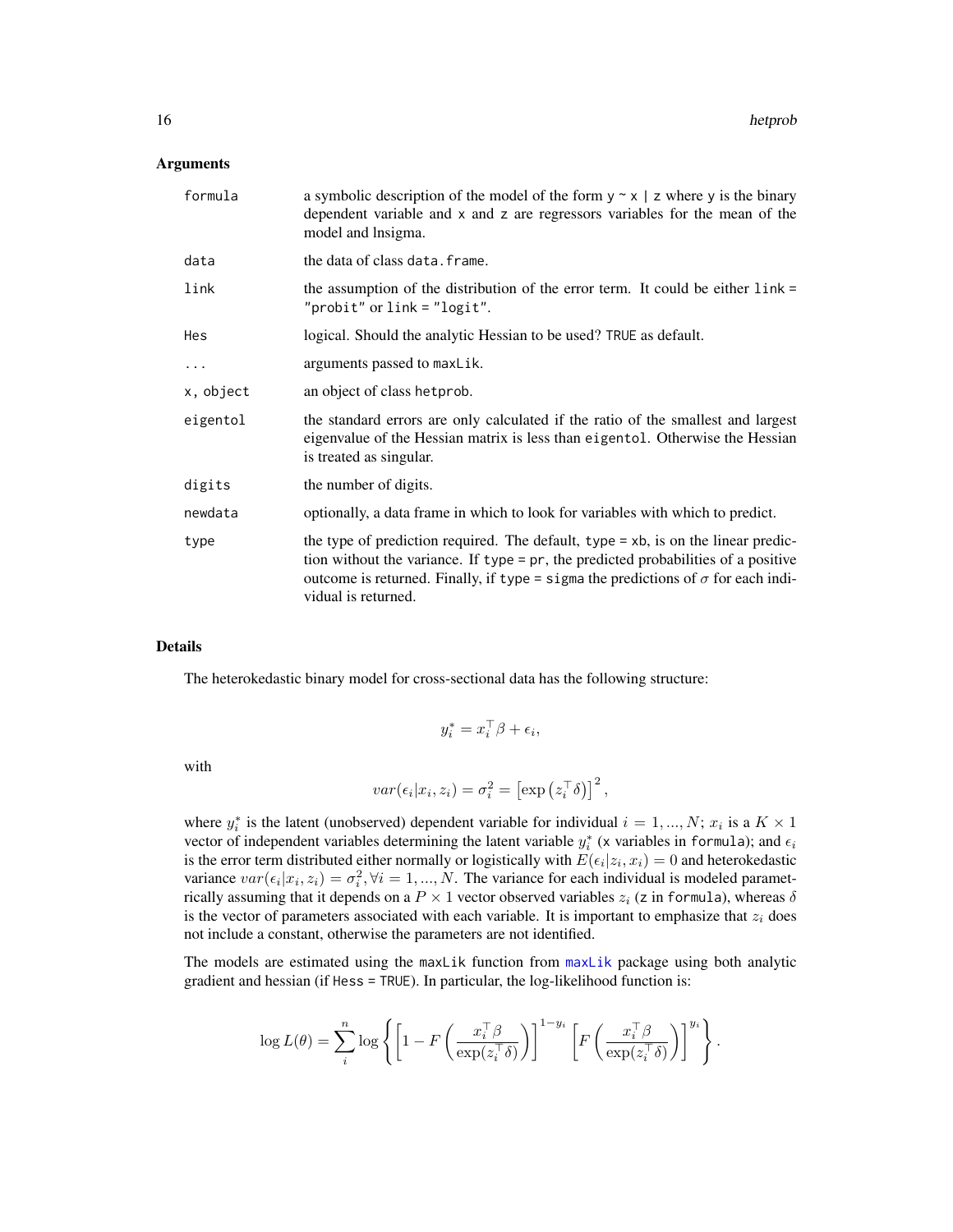#### <span id="page-16-0"></span>ivpml 17

#### Value

An object of class "hetprob", a list elements:

| logLik0        | logLik for the homokedastic model, |
|----------------|------------------------------------|
| f1             | the formula,                       |
| m <sub>f</sub> | the model framed used,             |
| call           | the matched call.                  |

#### Author(s)

Mauricio Sarrias.

#### References

Greene, W. H. (2012). Econometric Analysis. 7 edition. Prentice Hall.

#### Examples

```
# Estimate a heteroskedastic probit and logit model
data("Health")
het.probit <- hetprob(working ~ factor(female) + factor(year) + educ + age + I(age^2) |
                                factor(female) + age + I(age^2),data = Health,
                     link = "probit")
summary(het.probit)
het.logit <- hetprob(working ~ factor(female) + factor(year) + educ + age + I(age^2) |
                               factor(female) + age + I(age^2),data = Health,
                    link = "logit")
summary(het.logit)
```
ivpml *Estimate Instrumental Variable Probit model by Maximum Likelihood.*

#### Description

Estimation of Probit model with one endogenous and continuous variable by Maximum Likelihood.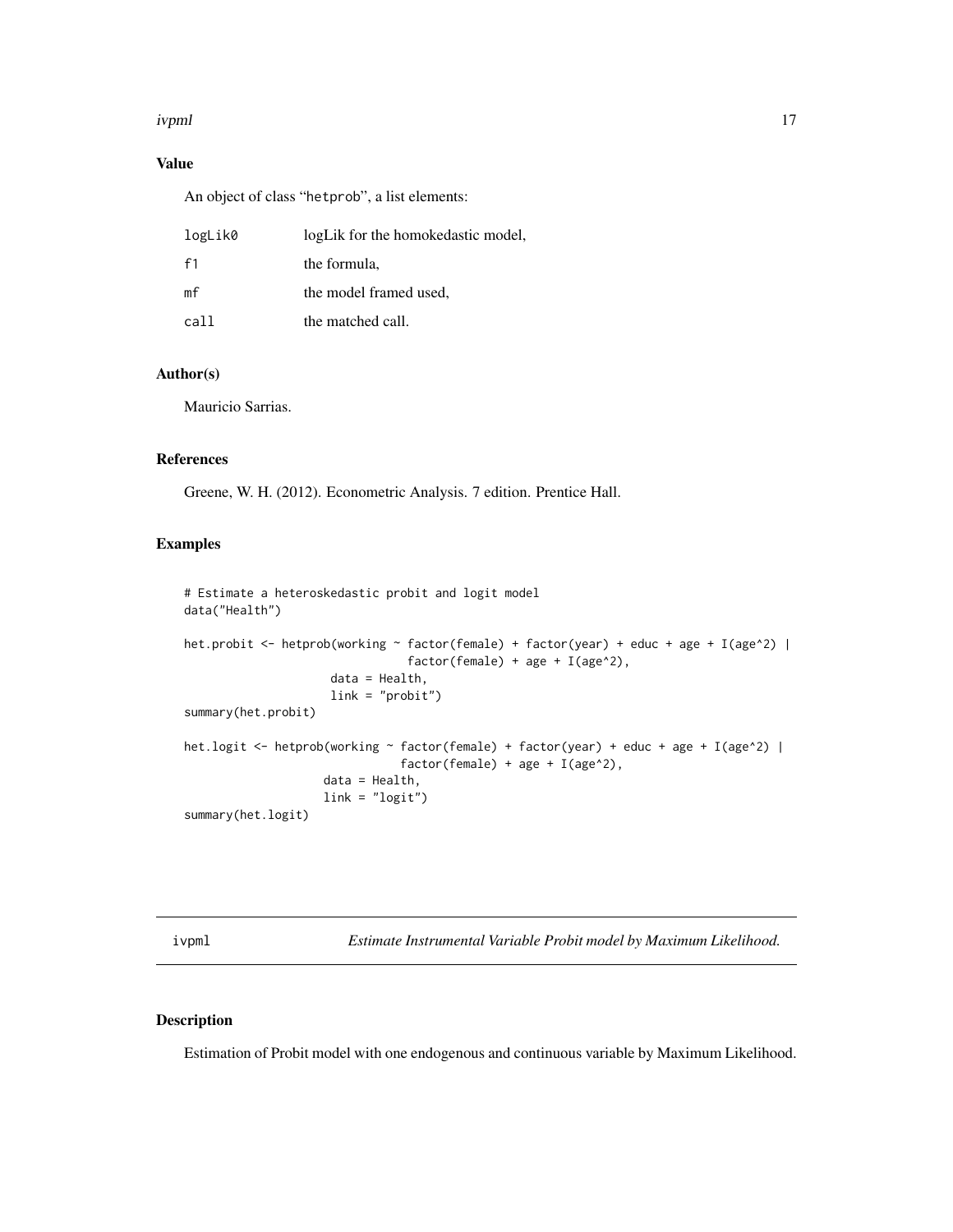#### Usage

```
ivpm(formula, data, messages = TRUE, ...)## S3 method for class 'ivpml'
terms(x, \ldots)## S3 method for class 'ivpml'
model.matrix(object, ...)
## S3 method for class 'ivpml'
estfun(x, \ldots)## S3 method for class 'ivpml'
break(x, \ldots)## S3 method for class 'ivpml'
vcov(object, ...)
## S3 method for class 'ivpml'
df.residual(object, ...)
## S3 method for class 'ivpml'
coef(object, ...)
## S3 method for class 'ivpml'
logLik(object, ...)
## S3 method for class 'ivpml'
print(x, \ldots)## S3 method for class 'ivpml'
summary(object, eigentol = 1e-12, ...)
## S3 method for class 'summary.ivpml'
print(x, digits = max(3, getOption("digits") - 2), ...)
## S3 method for class 'ivpml'
predict(object, newdata = NULL, type = c("xb", "pr", "stab"), asf = TRUE, ...)
```

| formula  | a symbolic description of the model of the form $y \sim x \mid z$ where y is the binary<br>dependent variable, x includes the exogenous and the endogenous continuous<br>variable, and z is the complete set of instruments. |
|----------|------------------------------------------------------------------------------------------------------------------------------------------------------------------------------------------------------------------------------|
| data     | the data of class data. frame.                                                                                                                                                                                               |
| messages | if TRUE, then additional messages for the estimation procedure are displayed.                                                                                                                                                |
| $\cdots$ | arguments passed to maxLik.                                                                                                                                                                                                  |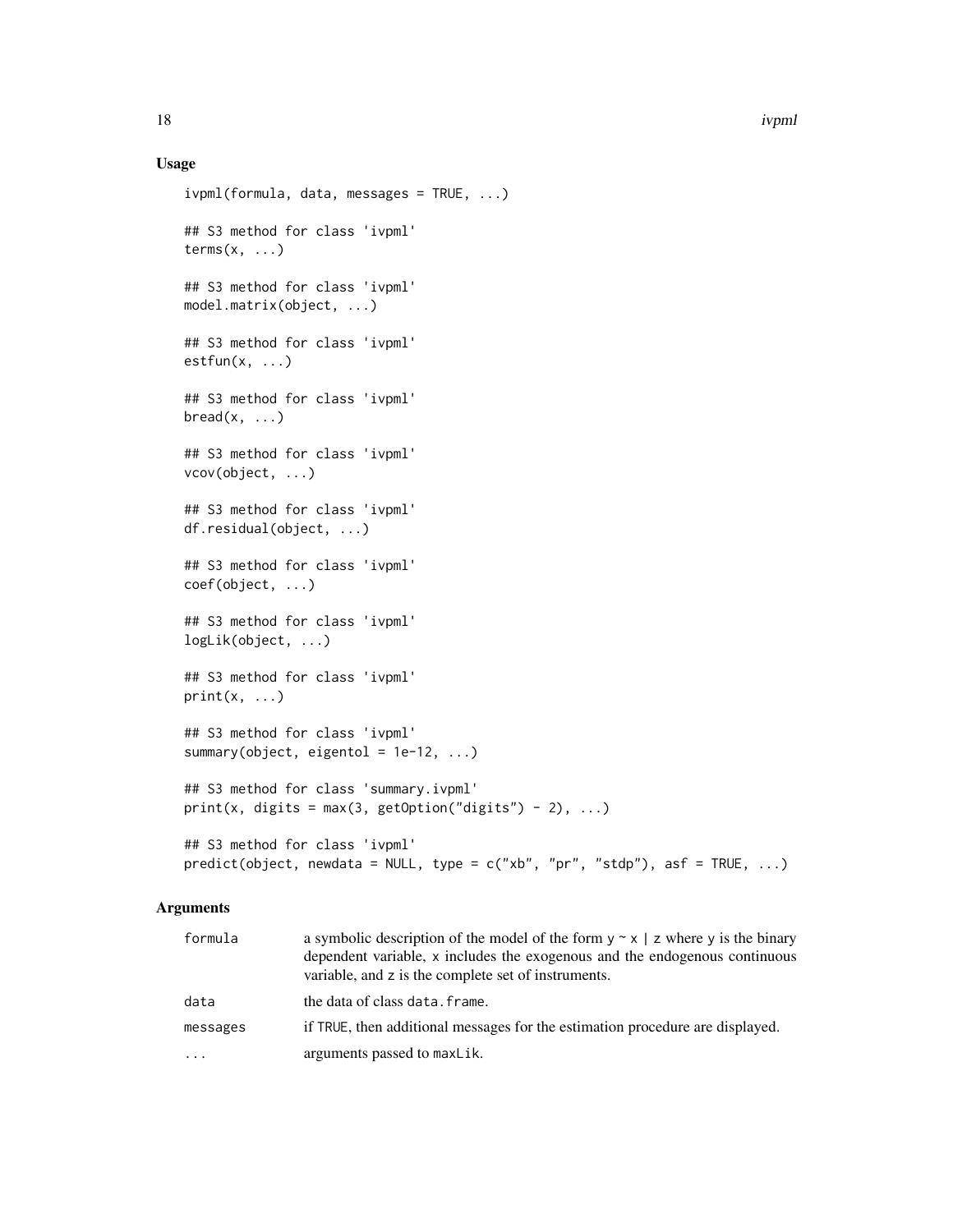#### <span id="page-18-0"></span>ivpml 19

| x, object | an object of class ivpml.                                                                                                                                                                                                                                                                |
|-----------|------------------------------------------------------------------------------------------------------------------------------------------------------------------------------------------------------------------------------------------------------------------------------------------|
| eigentol  | the standard errors are only calculated if the ratio of the smallest and largest<br>eigenvalue of the Hessian matrix is less than eigentol. Otherwise the Hessian<br>is treated as singular.                                                                                             |
| digits    | the number of digits.                                                                                                                                                                                                                                                                    |
| newdata   | optionally, a data frame in which to look for variables with which to predict.                                                                                                                                                                                                           |
| type      | the type of prediction required. The default, type $=$ xb, is on the linear predic-<br>tion. If type = pr, the predicted probabilities of a positive outcome is returned.<br>Finally, if type = stdp the standard errors of the linear predictions for each in-<br>dividual is returned. |
| asf       | if TRUE, the average structural function is used. This option is not allowed with<br>xb or stdp.                                                                                                                                                                                         |

#### Details

The IV probit for cross-sectional data has the following structure:

$$
y_{1i}^* = x_i^\top \beta + \gamma y_{2i} + \epsilon_i,
$$

with

 $y_{2i} = z_i^{\top} \delta + v_i,$ 

where  $y_{1i}^*$  is the latent (unobserved) dependent variable for individual  $i = 1, ..., N$ ;  $y_{2i}$  is the endogenous continuous variable;  $z<sub>i</sub>$  is the vector of exogenous variables which also includes the instruments for  $y_{2i}$ ; and  $(\epsilon, v)$  are normal jointly distributed.

The model is estimated using the maxLik function from [maxLik](#page-0-0) package using analytic gradient.

#### Author(s)

Mauricio Sarrias.

#### References

Greene, W. H. (2012). Econometric Analysis. 7 edition. Prentice Hall.

```
# Data
library("AER")
data("PSID1976")
PSID1976$lfp <- as.numeric(PSID1976$participation == "yes")
PSID1976$kids <- with(PSID1976, factor((youngkids + oldkids) > 0,
                                      levels = c(FALSE, TRUE),
                                      labels = c("no", "yes"))# IV probit model by MLE
# (nwincome is endogenous and heducation is the additional instrument)
```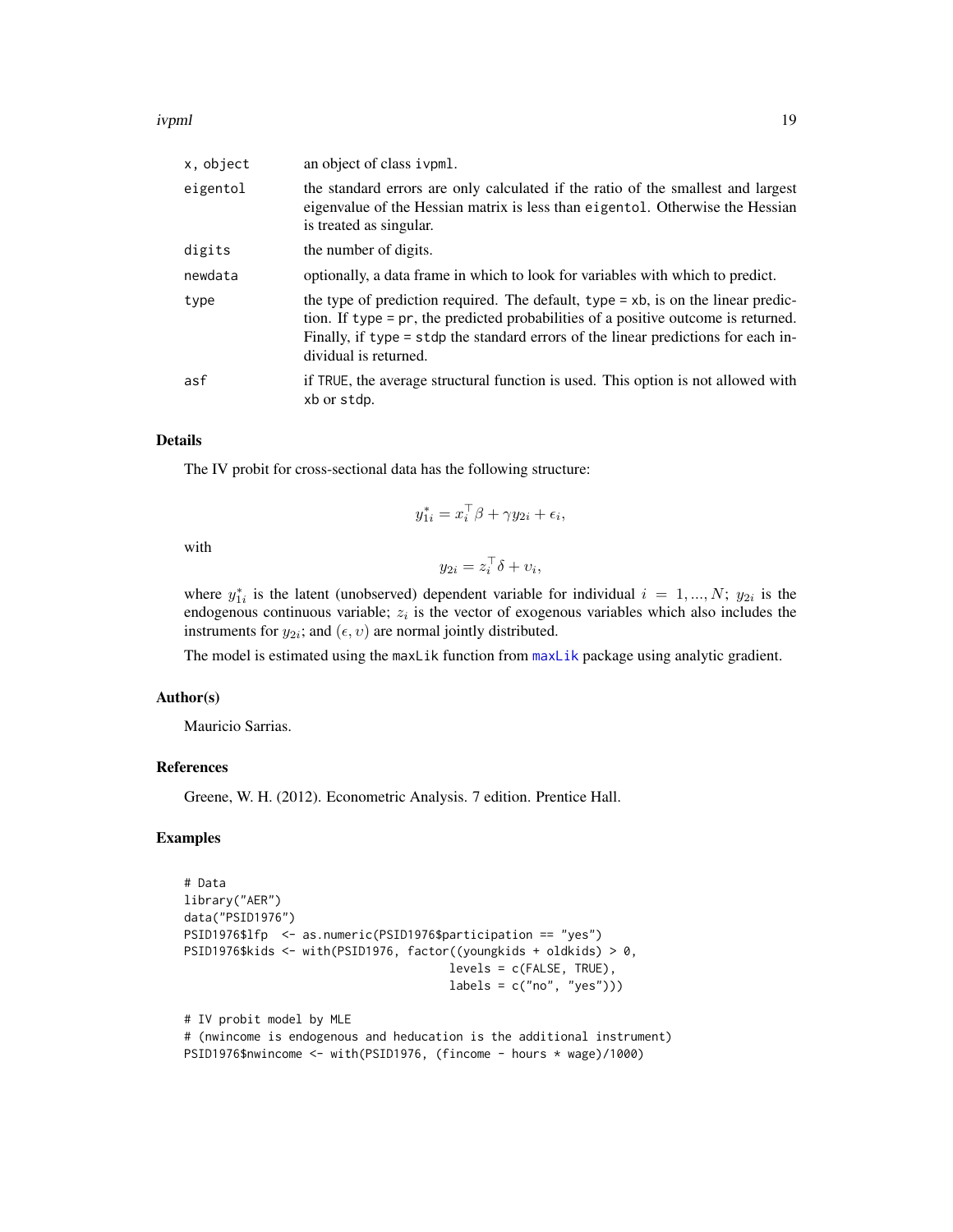```
fiml.probit \le ivpml(lfp \sim education + experience + I(experience^2) + age +
                            youngkids + oldkids + nwincome |
                            education + experience + I(experience^2) + age +
                            youngkids + oldkids + heducation,
                     data = PSID1976)
summary(fiml.probit)
```
<span id="page-19-1"></span>

| plot.Rchoice | Plot the distribution of conditional expectation for random parame- |
|--------------|---------------------------------------------------------------------|
|              | ters.                                                               |

#### Description

Plot the distribution of the conditional expectation of the random parameters or compensating variations for objects of class Rchoice.

#### Usage

```
## S3 method for class 'Rchoice'
plot(
 x,
 par = NULL,
 effect = c("ce", "cv"),wrt = NULL,type = c("density", "histogram"),
  adjust = 1,main = NULL,
 col = "indianred1",breaks = 10,
 vlab = NULL,
 xlab = NULL,
  ind = FALSE,id = NULL,...
\mathcal{L}
```

| x      | a object of class Rehoice.                                                                                                                                                                            |
|--------|-------------------------------------------------------------------------------------------------------------------------------------------------------------------------------------------------------|
| par    | a string giving the name of the variable with random parameter,                                                                                                                                       |
| effect | a string indicating what should be plotted: the conditional expectation of the in-<br>dividual coefficients "ce", or the conditional expectation of the individual com-<br>pensating variations "cv", |
| wrt    | a string indicating repect to which variable should be computed the compensat-<br>ing variation.                                                                                                      |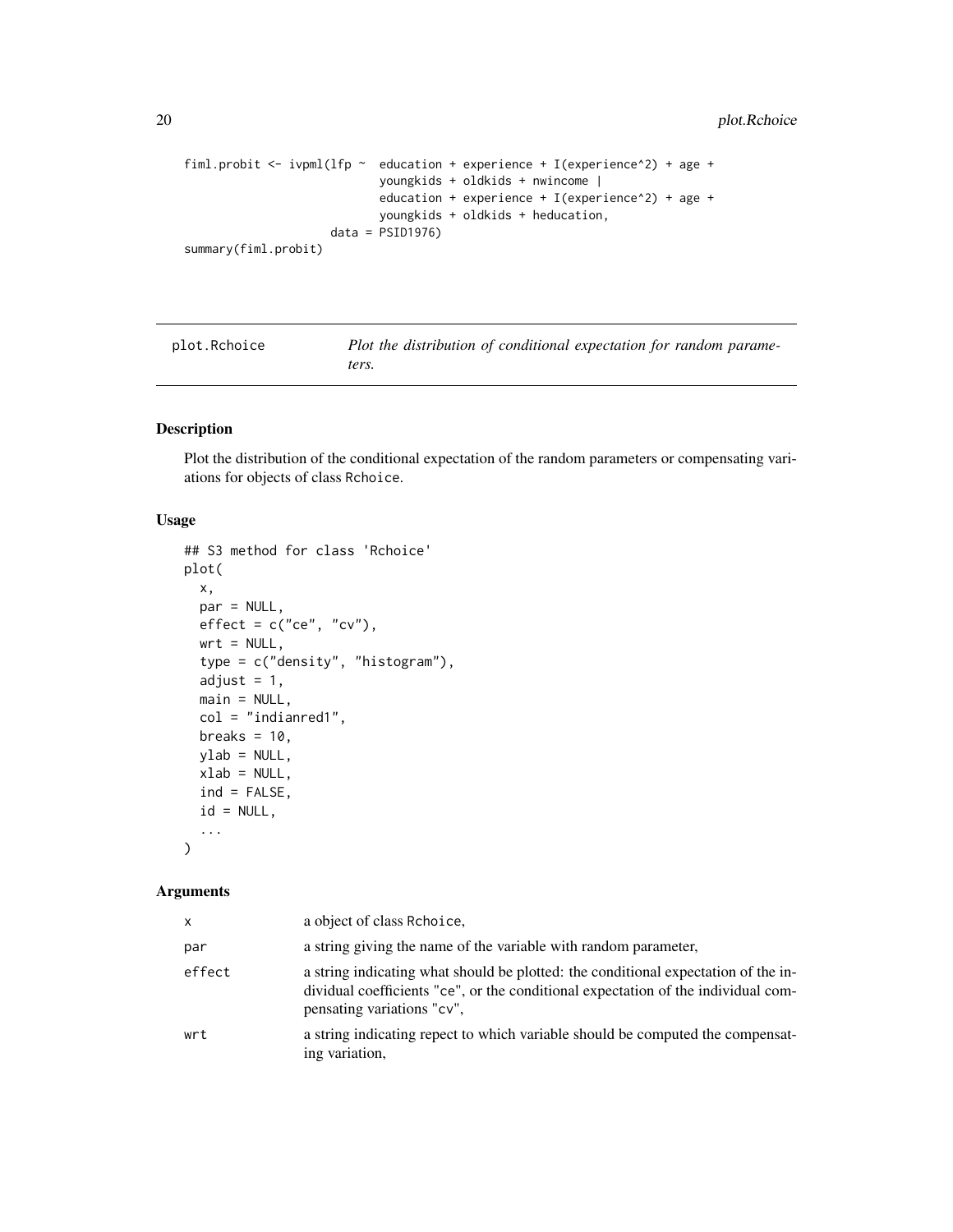#### <span id="page-20-0"></span>plot.Rchoice 21

| type     | a string indicating the type of distribution: it can be a histogram or a density<br>of the conditional expectation,              |
|----------|----------------------------------------------------------------------------------------------------------------------------------|
| adjust   | bandwidth for the kernel density,                                                                                                |
| main     | an overall title for the plot,                                                                                                   |
| col      | color for the graph,                                                                                                             |
| breaks   | number of breaks for the histrogram if type = "histogram",                                                                       |
| ylab     | a title for the y axis,                                                                                                          |
| xlab     | a title for the x axis,                                                                                                          |
| ind      | a boolean. If TRUE, a 95 As default, the conditional expectation of par for the<br>first 10 individual is plotted,               |
| id       | only relevant if ind is not NULL. This is a vector indicating the individuals for<br>which the confidence intervals are plotted, |
| $\cdots$ | further arguments. Ignored.                                                                                                      |

#### Author(s)

Mauricio Sarrias

#### References

- Greene, W. H. (2012). Econometric analysis, Seventh Edition. Pearson Hall.
- Train, K. (2009). Discrete choice methods with simulation. Cambridge university press.

#### See Also

[Rchoice](#page-21-1) for the estimation of different discrete choice models with individual parameters.

```
# Poisson with random parameters
data("Articles")
poisson.ran \leq Rchoice(art \sim fem + mar + kid5 + phd + ment,
                      data = Articles, family = poisson,
                      ranp = c(kid5 = "n", phd = "n", ment = "n"),R = 10## Plot the distribution of the conditional mean for ment
plot(poisson.ran, par = "ment", type = "density")
## Plot the conditional mean for the first 20 individuals
plot(poisson.ran, par = "ment", ind = TRUE, id = 1:20, col = "blue")
## Plot the compensating variation with respect to fem
plot(poisson.ran, par = "ment", effect = "cv", wrt = "fem", type = "histogram")
```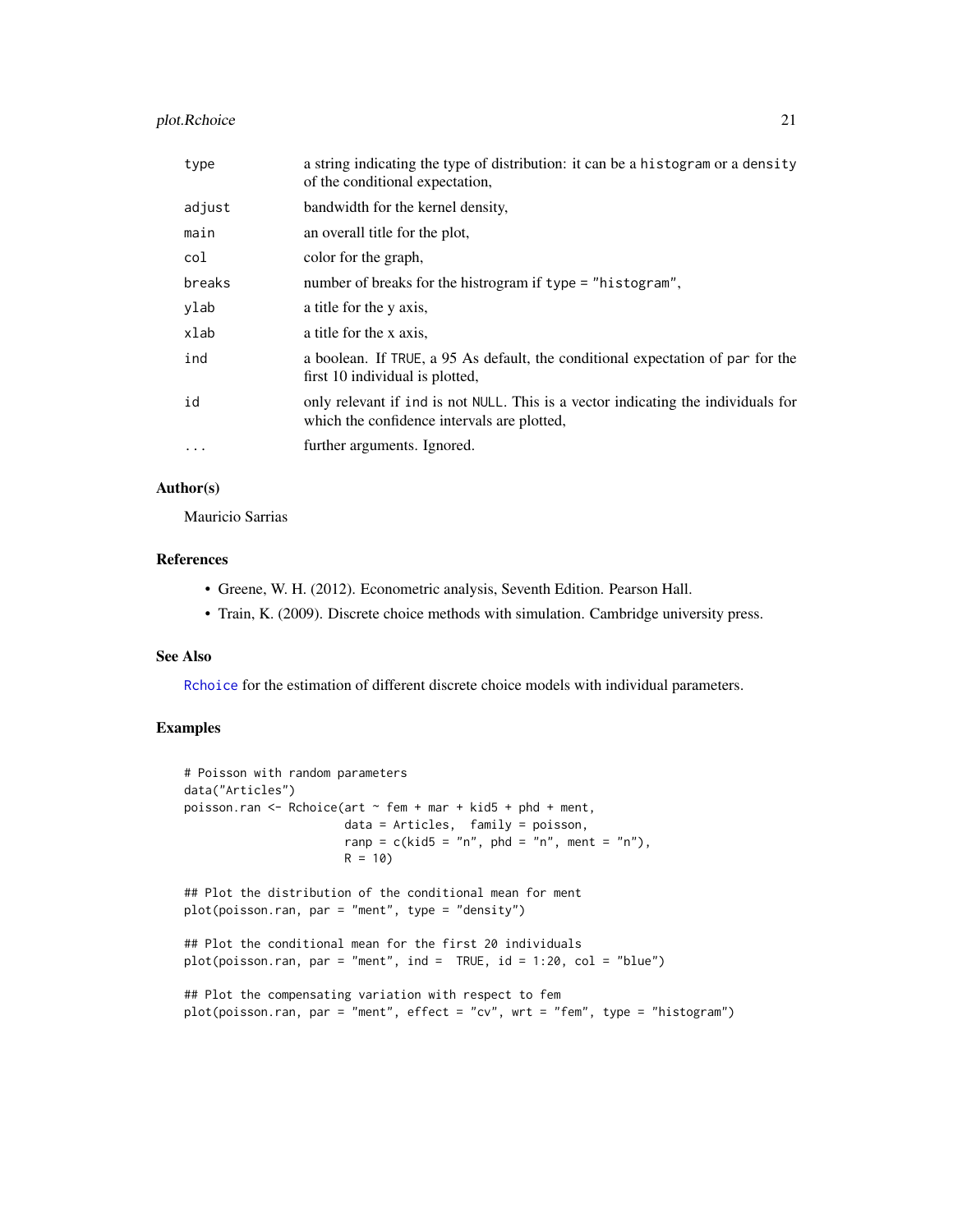#### <span id="page-21-1"></span><span id="page-21-0"></span>Description

Estimation of discrete choice models such as Binary (logit and probit), Poisson and Ordered (logit and probit) model with random coefficients for cross-sectional and panel data using simulated maximum likelihood.

#### Usage

```
Rchoice(
  formula,
  data,
  subset,
 weights,
 na.action,
  family,
  start = NULL,
  ranp = NULL,
 R = 40,haltons = NA,
  seed = NULL,
  correlation = FALSE,
 panel = FALSE,index = NULL,
 mvar = NULL,print.init = FALSE,
  init.ran = 0.1,
  gradient = TRUE,
  ...
)
## S3 method for class 'Rchoice'
terms(x, \ldots)## S3 method for class 'Rchoice'
model.matrix(object, ...)
## S3 method for class 'Rchoice'
coef(object, ...)
## S3 method for class 'Rchoice'
fitted(object, ...)
## S3 method for class 'Rchoice'
residuals(object, ...)
```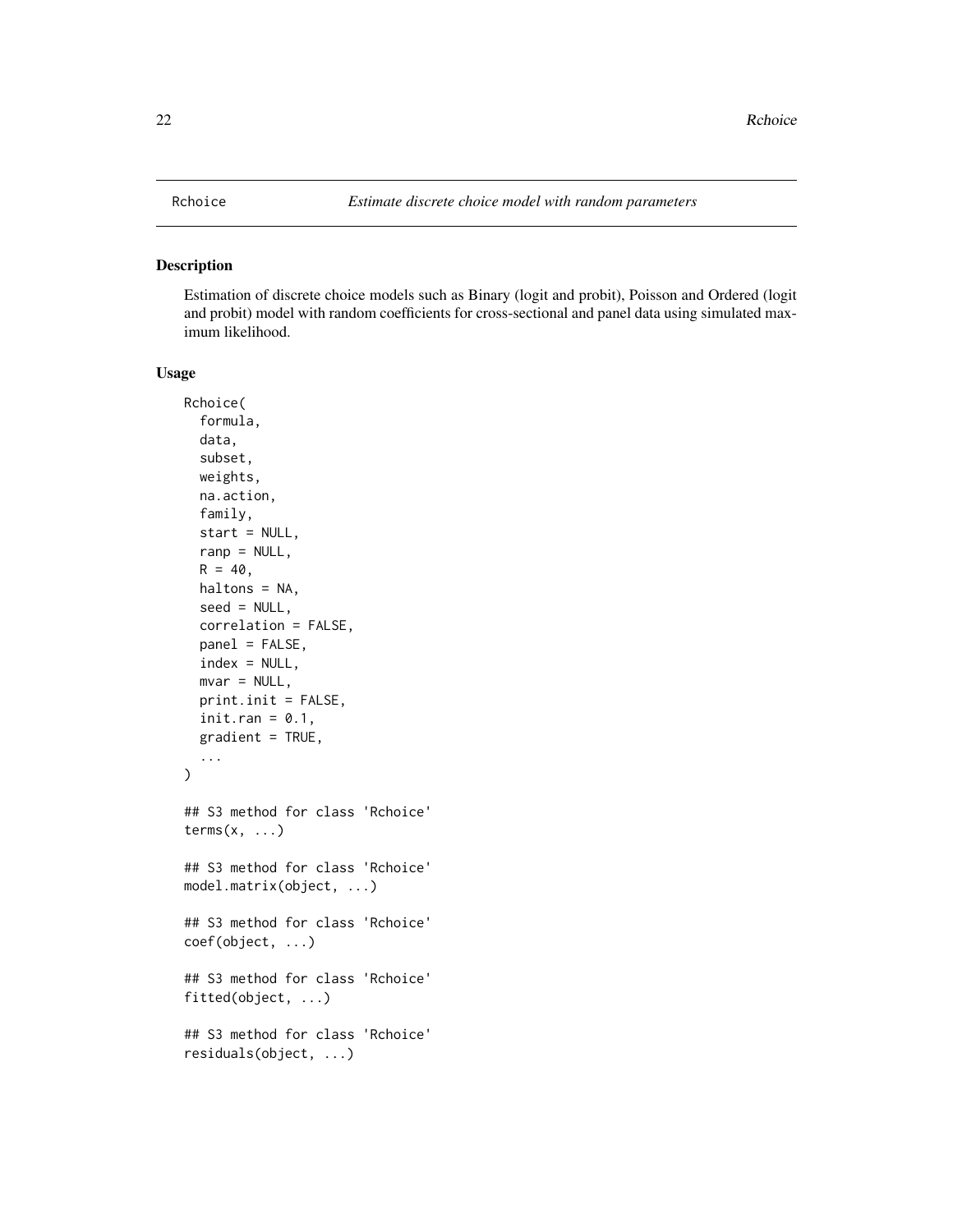#### <span id="page-22-0"></span>Rchoice 23

```
## S3 method for class 'Rchoice'
df.residual(object, ...)
## S3 method for class 'Rchoice'
update(object, new, ...)
## S3 method for class 'Rchoice'
logLik(object, ...)
## S3 method for class 'Rchoice'
print(
 x,
 digits = max(3, getOption("digits") - 3),
 width = getOption("width"),
  ...
\mathcal{L}## S3 method for class 'Rchoice'
summary(object, ...)
## S3 method for class 'summary.Rchoice'
print(
 x,
 digits = max(3, getOption("digits") - 3),width = getOption("width"),
  ...
\mathcal{L}
```

| formula   | a symbolic description of the model to be estimated. The formula consists in<br>two parts. The first one is reserved for standard variables with fixed and random<br>parameters. The second one is reserved for variables that enter in the mean of<br>the random parameters. See for example rFormula,                                |
|-----------|----------------------------------------------------------------------------------------------------------------------------------------------------------------------------------------------------------------------------------------------------------------------------------------------------------------------------------------|
| data      | the data. It may be a pdata. frame object or an ordinary data. frame,                                                                                                                                                                                                                                                                  |
| subset    | an optional vector specifying a subset of observations,                                                                                                                                                                                                                                                                                |
| weights   | an optional vector of weigths,                                                                                                                                                                                                                                                                                                         |
| na.action | a function wich indicated what should happen when the data contains NA's,                                                                                                                                                                                                                                                              |
| family    | the distribution to be used. It might be family = binomial("probit") for<br>a Probit Model, family = binomial("logit") for a Logit model, family =<br>ordinal("probit") for an Ordered Probit Model, family = ordinal("logit")<br>for a Ordered Logit Model for an Ordered Logit Model, and family = "poisson"<br>for a Poisson Model, |
| start     | a vector of starting values,                                                                                                                                                                                                                                                                                                           |
| ranp      | a named vector whose names are the random parameters and values the distri-<br>bution: "n" for normal, "ln" for log-normal, "cn" for truncated normal, "u" for                                                                                                                                                                         |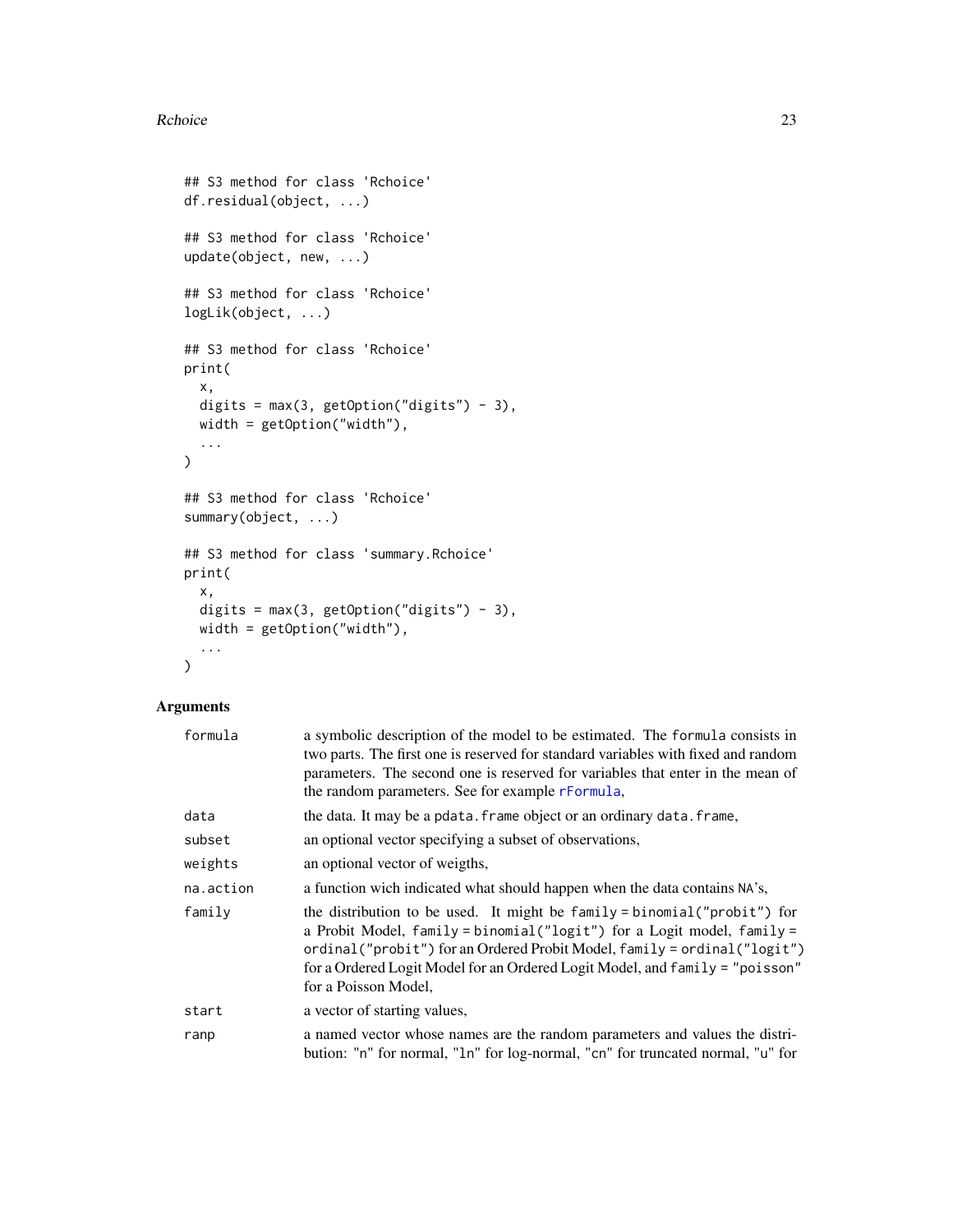<span id="page-23-0"></span>

|             | uniform, "t" for triangular, "sb" for Johnson Sb,                                                                                                                                                                                                                                                     |
|-------------|-------------------------------------------------------------------------------------------------------------------------------------------------------------------------------------------------------------------------------------------------------------------------------------------------------|
| R           | the number of draws if ranp is not NULL,                                                                                                                                                                                                                                                              |
| haltons     | only relevant if ranp is not NULL. If not NULL, halton sequence is used instead<br>of pseudo-random numbers. If haltons=NA, some default values are used for<br>the prime of the sequence and for the number of element dropped. Otherwise,<br>haltons should be a list with elements prime and drop, |
| seed        | the seed for the pseudo-random draws. This is only relevant if haltons = NULL,                                                                                                                                                                                                                        |
| correlation | only relevant if ranp is not NULL. If TRUE, the correlation between random pa-<br>rameters is taken into account,                                                                                                                                                                                     |
| panel       | if TRUE a panel data model is estimated,                                                                                                                                                                                                                                                              |
| index       | a string indicating the 'id' for individuals in the data. This argument is not<br>required if data is a pdata. frame object,                                                                                                                                                                          |
| mvar        | only valid if ranp is not NULL. This is a named list, where the names corre-<br>spond to the variables with random parameters, and the values correspond to the<br>variables that enter in the mean of each random parameters,                                                                        |
| print.init  | if TRUE, the initial values for the optimization procedure are printed,                                                                                                                                                                                                                               |
| init.ran    | initial values for standard deviation of random parameters. Default is 0.1,                                                                                                                                                                                                                           |
| gradient    | if FALSE, numerical gradients are used for the optimization procedure of models<br>with random parameters,                                                                                                                                                                                            |
|             | further arguments passed to maxLik,                                                                                                                                                                                                                                                                   |
| x, object   | and object of class Rchoice,                                                                                                                                                                                                                                                                          |
| new         | an updated formula for the update method,                                                                                                                                                                                                                                                             |
| digits      | number of digits,                                                                                                                                                                                                                                                                                     |
| width       | width.                                                                                                                                                                                                                                                                                                |

#### Details

The models are estimated using the maxLik function from [maxLik](#page-0-0) package.

If ranp is not NULL, the random parameter model is estimated. A random parameter model or random coefficient models permits regression parameter to vary across individuals according to some distribution. A fully parametric random parameter model specifies the latent variable  $y^*$ conditional on regressors x and given parameters  $\beta_i$  to have conditional density  $f(y|x, \beta_i)$  where  $\beta_i$  are iid with density  $g(\beta_i|\theta_i)$ . The density is assumed a priori by the user by the argument ranp. If the parameters are assumed to be normally distributed  $\beta_i N(\beta, \Sigma)$ , then the random parameter are constructed as:

$$
\beta_{ir} = \beta + L\omega_{ir}
$$

where  $LL' = \Sigma$  and  $\omega_{ir}$  is the r-th draw from standard normal distribution for individual i.

Once the model is specified by the argument family, the model is estimated using Simulated Maximum Likelihood (SML). The probabilities, given by  $f(y|x, \beta_i)$ , are simulated using R pseudo-draws if halton=NULL or R halton draws if halton = NA. The user can also specified the primes and the number of dropped elements for the halton draws. For example, if the model consists of two random parameters, the user can specify haltons = list("prime" =  $c(2,3)$ , "drop" =  $c(11,11)$ ).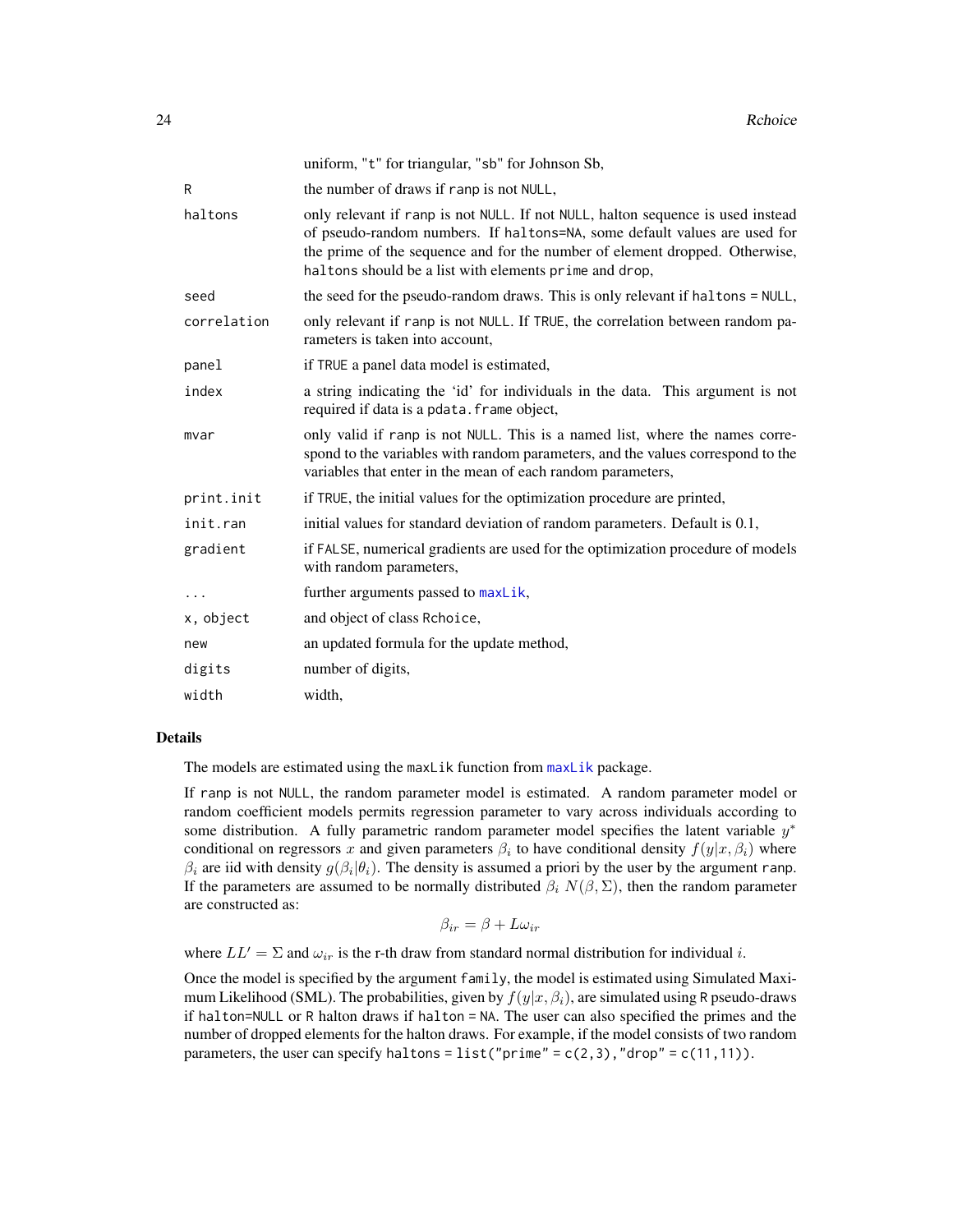#### <span id="page-24-0"></span>Rchoice 25

A random parameter hierarchical model can be estimated by including heterogeneity in the mean of the random parameters:

$$
\beta_{ir} = \beta + \pi's_i + L\omega_{ir}
$$

Rchoice manages the variables in the hierarchical model by the formula object: all the hierarchical variables  $(s_i)$  are included after the | symbol. The argument mvar indicate which variables enter in each random parameter. See examples below

#### Value

An object of class "Rchoice", a list elements:

| coefficients  | the named vector of coefficients,                                              |
|---------------|--------------------------------------------------------------------------------|
| family        | type of model,                                                                 |
| link          | distribution of the errors,                                                    |
| logLik        | a set of values of the maximum likelihood procedure,                           |
| mf            | the model framed used,                                                         |
| formula       | the formula (a Formula object),                                                |
| time          | proc.time() minus the start time,                                              |
| freg          | frequency of dependent variable,                                               |
| draws         | type of draws used,                                                            |
| R.model       | TRUE if a random parameter model is fitted,                                    |
| R             | number of draws used,                                                          |
| bi            | an array of dimension $N \times R \times K$ with the individual parameters,    |
| Qir           | matrix of dimension $N \times R$ representing $P_{ir}/\sum_{r} P_{ir}$ ,       |
| ranp          | vector indicating the variables with random parameters and their distribution, |
| probabilities | the fitted probabilities for each individuals,                                 |
| residuals     | the residuals,                                                                 |
| call          | the matched call.                                                              |

#### Author(s)

Mauricio Sarrias <msarrias86@gmail.com>

#### References

Greene, W. H. (2012). Econometric Analysis. 7 edition. Prentice Hall. Train, K. (2009). Discrete Choice Methods with Simulation. Cambridge university press.

#### See Also

[plot.Rchoice](#page-19-1), [effect.Rchoice](#page-8-1)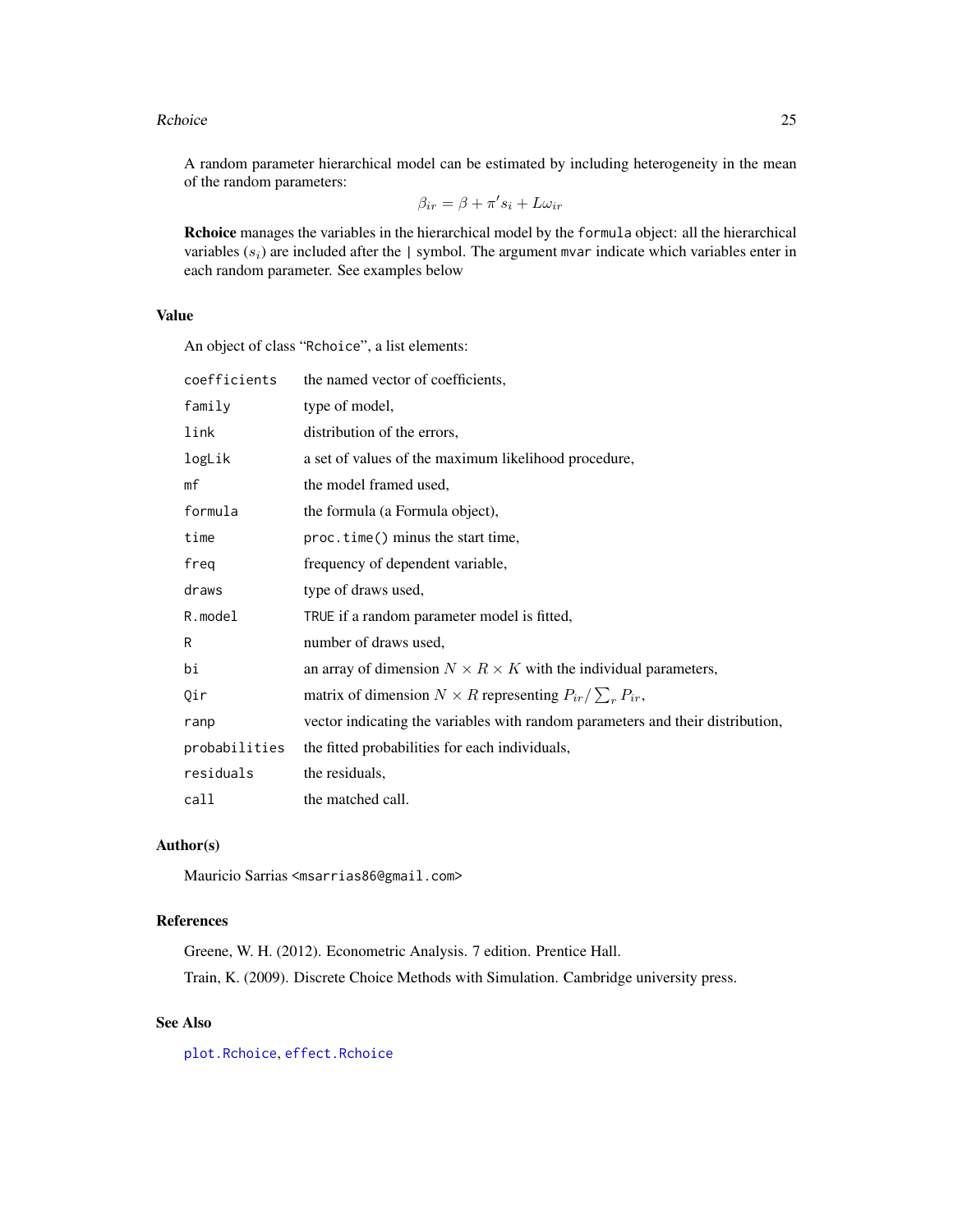```
## Probit model
data("Workmroz")
probit \leq Rchoice(lfp \sim k5 + k618 + age + wc + hc + lwg + inc,
                 data = Workmroz, family = binomial('probit'))
summary(probit)
## Poisson model
data("Articles")
poisson <- Rchoice(art ~ fem + mar + kid5 + phd + ment, data = Articles, family = poisson)
summary(poisson)
## Ordered probit model
data("Health")
oprobit \leq Rchoice(newhsat \sim age + educ + hhinc + married + hhkids,
data = Health, family = ordinal('probit'), subset = year == 1988)
summary(oprobit)
## Poisson Model with Random Parameters
poisson.ran \leq Rchoice(art \sim fem + mar + kid5 + phd + ment,
                       data = Articles, family = poisson,
                       ranp = c(kid5 = "n", phd = "n", ment = "n"))summary(poisson.ran)
## Poisson Model with Correlated Random Parameters
poissonc.ran \leq Rchoice(art \sim fem + mar + kid5 + phd + ment,
                       data = Articles,
                       ranp = c(kid5 = "n", phd = "n", ment = "n"),family = poisson,
                       correlation = TRUE,
                       R = 20summary(poissonc.ran)
## Hierarchical Poisson Model
poissonH.ran <- Rchoice(art ~ fem + mar + kid5 + phd + ment | fem + phd,
                       data = Articles,
                       ranp = c(kid5 = "n", phd = "n", ment = "n"),mvar = list(phd = c("fem"), ment = c("fem", "phd")),
                       family = poisson,
                       R = 10summary(poissonH.ran)
## Ordered Probit Model with Random Effects and Random Parameters
Health$linc <- log(Health$hhinc)
oprobit.ran \leq Rchoice(newhsat \sim age + educ + married + hhkids + linc,
                     data = Health[1:2000, ],
                     family = ordinal('probit'),
                     ranp = c(constant = "n", hhkids = "n", linc = "n"),
                     panel = TRUE,
                     index = "id",R = 10,
```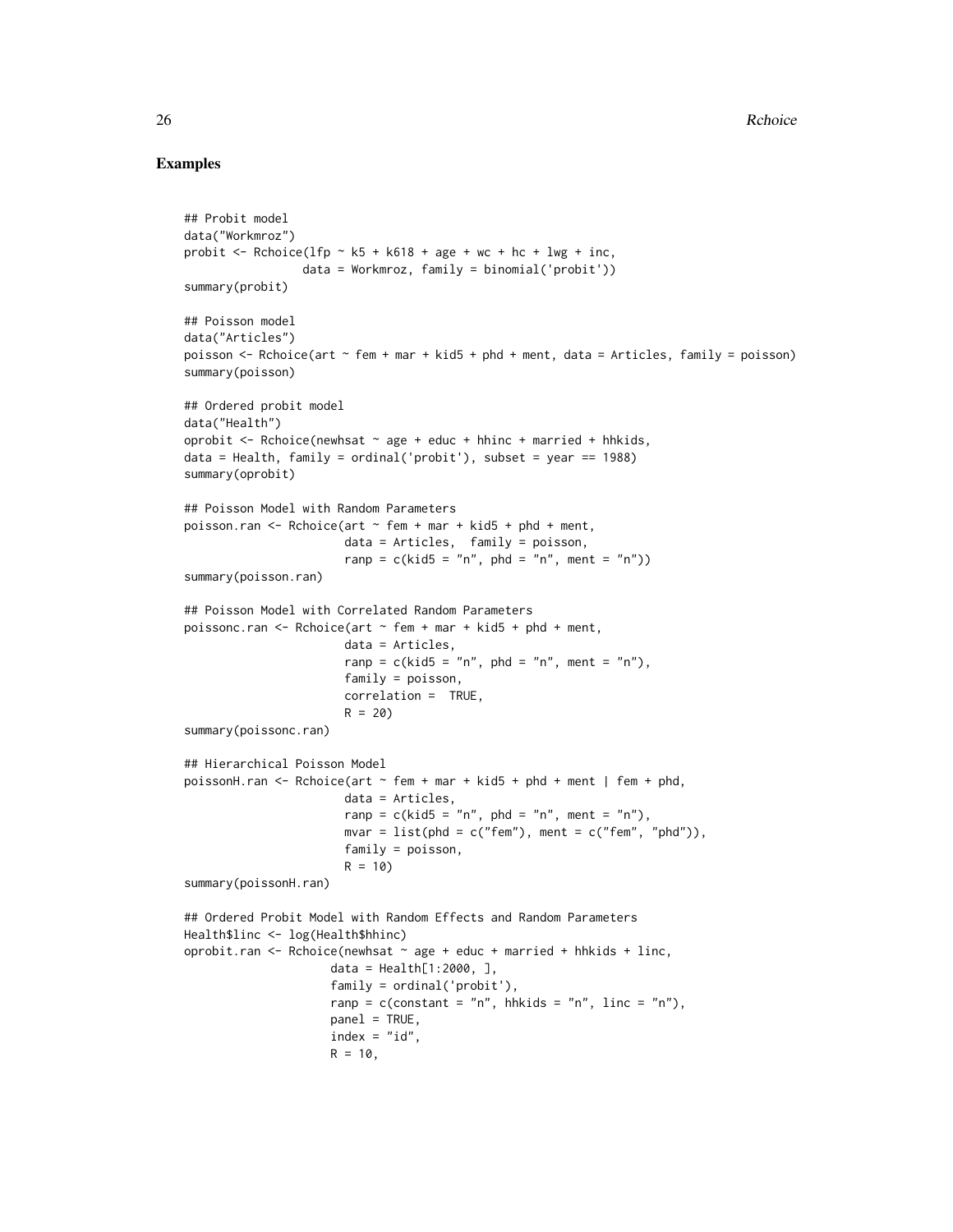#### <span id="page-26-0"></span>rFormula 27

```
print.init = TRUE)
summary(oprobit.ran)
```
<span id="page-26-1"></span>rFormula *Model formula for Rchoice models*

#### Description

Two kind of variables are used in models with individual heterogenetiy: the typical variables that enter in the latent process and those variables that enter in the random parameter (Hierarchical Model). rFormula deal with this type of models using suitable methods to extract the elements of the model.

#### Usage

```
rFormula(object)
is.rFormula(object)
## S3 method for class 'rFormula'
model.frame(formula, data, ..., lhs = NULL, rhs = NULL)
## S3 method for class 'rFormula'
model.matrix(object, data, rhs = NULL, ...)
```

| object     | a formula form the rFormula function, for the model. matrix method, a rFormula<br>object, |
|------------|-------------------------------------------------------------------------------------------|
| formula    | a rFormula object,                                                                        |
| data       | a data.frame.                                                                             |
| $\ddots$ . | further arguments.                                                                        |
| lhs        | see Formula.                                                                              |
| rhs        | see Formula,                                                                              |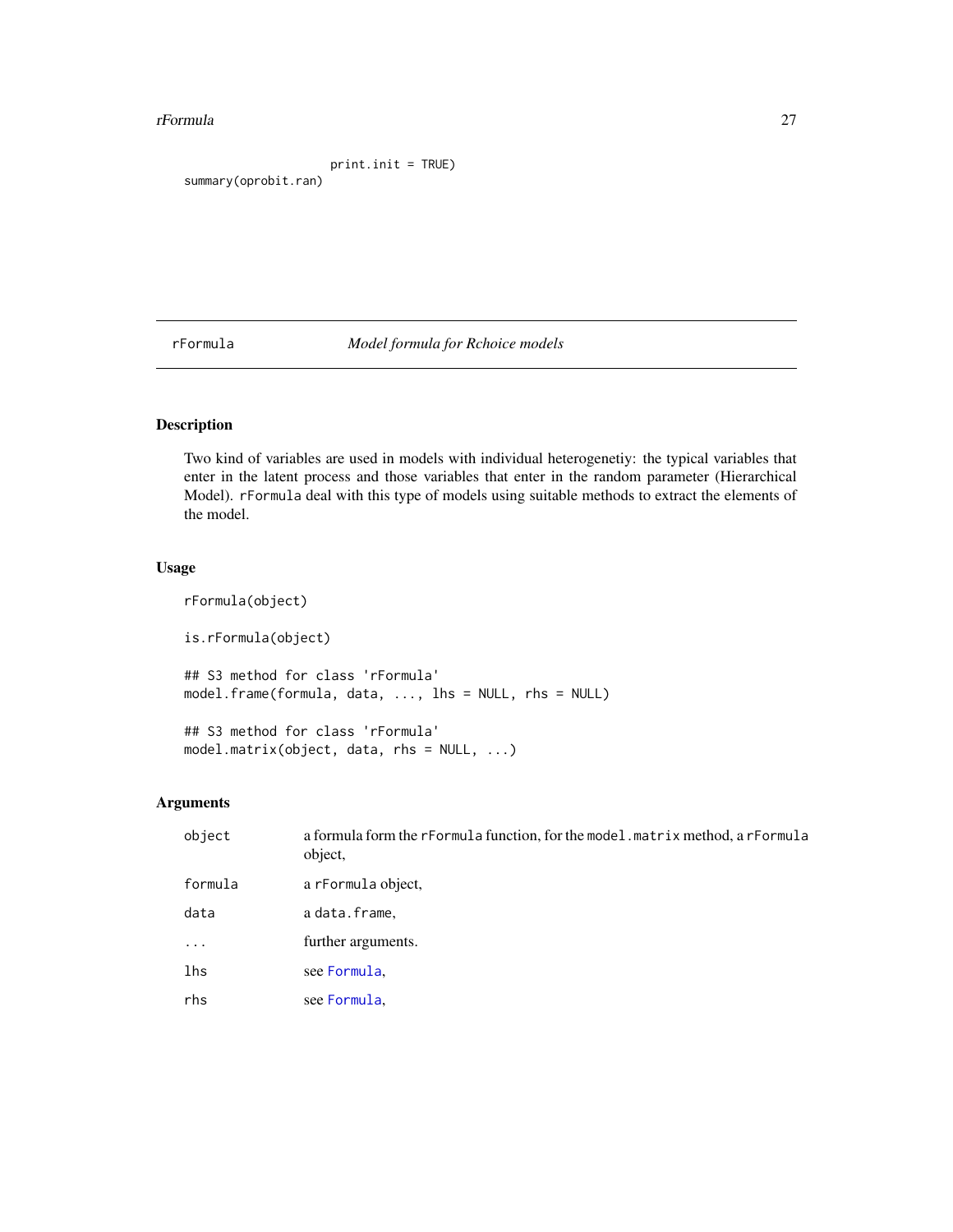<span id="page-27-0"></span>

#### Description

The vcov method for Rchoice objects extracts the covariance matrix of the coefficients or the random parameters. It also allows to get the standard errors for the variance-covariance matrix of the random parameters

#### Usage

```
## S3 method for class 'Rchoice'
vcov(
 object,
 what = c("coefficient", "ranp"),
 type = c("cov", "cor", "sd"),
 se = FALSE,digits = max(3, getOption("digits") - 2),
  ...
)
cov.Rchoice(x)
cor.Rchoice(x)
se.cov.Rchoice(x, sd = FALSE, digits = max(3, getOption("digits") - 2))
```

| object     | a fitted model of class Rchoice,                                                                                                                                                                                                                                                                                                                                                |
|------------|---------------------------------------------------------------------------------------------------------------------------------------------------------------------------------------------------------------------------------------------------------------------------------------------------------------------------------------------------------------------------------|
| what       | indicates which covariance matrix has to be extracted. The default is coefficient.<br>In this case the vcov behaves as usual. If what $=$ "ranp" the covariance matrix<br>of the random parameters is returned as default,                                                                                                                                                      |
| type       | if the model is estimated with random parameters, then this argument indicates<br>what matrix should be returned. If type = "cov", then the covariance matrix of<br>the random parameters is returned; if type = "cor" then the correlation matrix<br>of the random parameters is returned; if type = "sd" then the standard deviation<br>of the random parameters is returned, |
| se         | if TRUE and type = "cov" then the standard error of the covariance matrix of<br>the random parameters is returned; if TRUE and type = "sd" the standard error<br>of the standard deviation of the random parameter is returned. This argument if<br>valid only if the model is estimated using correlated random parameters,                                                    |
| digits     | number of digits,                                                                                                                                                                                                                                                                                                                                                               |
| $\ddots$ . | further arguments                                                                                                                                                                                                                                                                                                                                                               |
| X          | a fitted model of class Rchoice.                                                                                                                                                                                                                                                                                                                                                |
| sd         | if TRUE, then the standard deviation of the random parameters are returned,                                                                                                                                                                                                                                                                                                     |
|            |                                                                                                                                                                                                                                                                                                                                                                                 |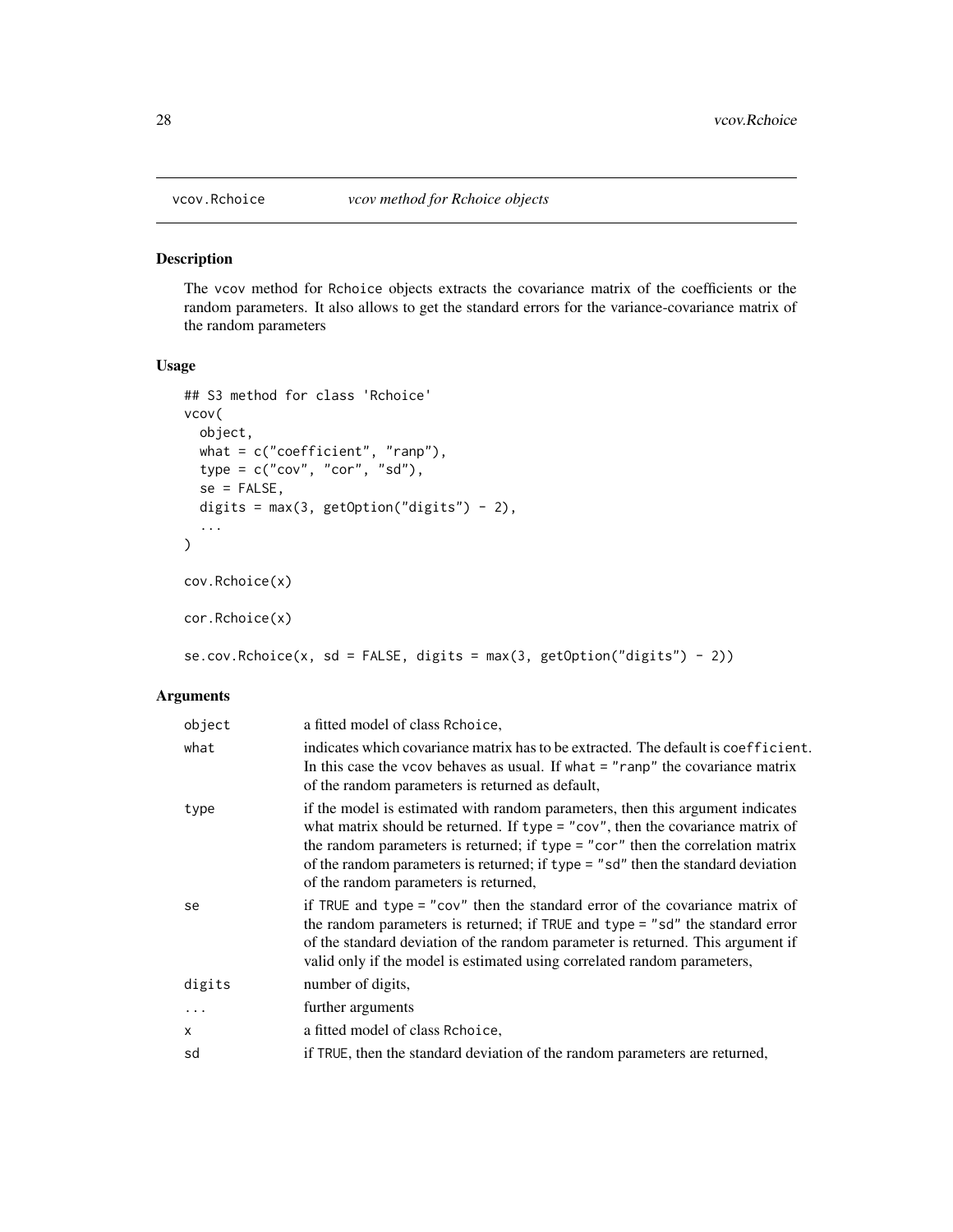#### <span id="page-28-0"></span>Workmroz 29

#### Details

This new interface replaces the cor.Rchoice, cov.Rchoice and se.cov.Rchoice functions which are deprecated.

#### See Also

[Rchoice](#page-21-1) for the estimation of discrete choice models with random parameters.

Workmroz *Labor Force Participation*

#### Description

Data extracted by Mroz(1987) from the 1976 Panel Study of Income Dynacmis. The sample consists of 753 white, married women between the ages of 30 and 60.

#### Usage

data(Workmroz)

#### Format

A data frame with 753 observations on the following 9 variables:

lfp 1 if wife is in the paid labor force; else 0,

k5 Number of children ages 5 and younger,

k618 Number of children ages 6 to 18,

age Wife's age in years,

wc 1 if wife attended college; else 0,

hc 1 if husband attended college; else 0,

lwg Log of wife's estimated wage rate,

inc Family income excluding wife's wage,

linc Log of Family income excluding wife's wage,

#### Source

Mroz, T. A. (1987). The sensitivity of an empirical model of married women's hours of work to economic and statistical assumptions. Econometrica, 55(4), 765-799

#### Examples

data(Workmroz)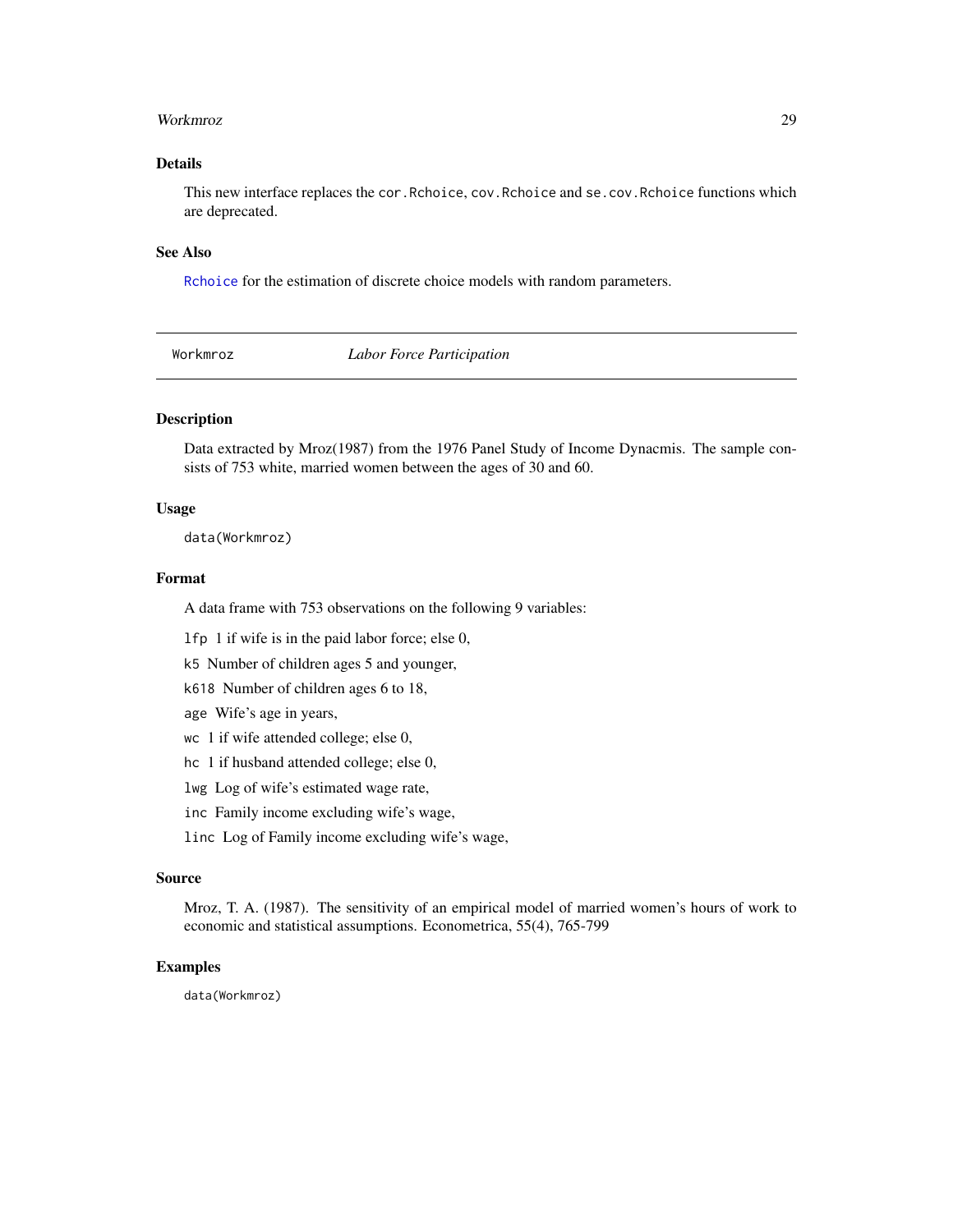# <span id="page-29-0"></span>**Index**

∗ datasets Articles, [2](#page-1-0) Attitudes, [3](#page-2-0) Health, [13](#page-12-0) Workmroz, [29](#page-28-0) ∗ models hetprob, [15](#page-14-0) ivpml, [17](#page-16-0) Rchoice, [22](#page-21-0) Articles, [2](#page-1-0) Attitudes, [3](#page-2-0) bread, *[4](#page-3-0)* bread.hetprob *(*hetprob*)*, [15](#page-14-0) bread.ivpml *(*ivpml*)*, [17](#page-16-0) bread.Rchoice, [4](#page-3-0) coef.hetprob *(*hetprob*)*, [15](#page-14-0) coef.ivpml *(*ivpml*)*, [17](#page-16-0) coef.Rchoice *(*Rchoice*)*, [22](#page-21-0) cor.Rchoice *(*vcov.Rchoice*)*, [28](#page-27-0) cov.Rchoice *(*vcov.Rchoice*)*, [28](#page-27-0) df.residual.hetprob *(*hetprob*)*, [15](#page-14-0) df.residual.ivpml *(*ivpml*)*, [17](#page-16-0) df.residual.Rchoice *(*Rchoice*)*, [22](#page-21-0) effect, [5](#page-4-0) effect.hetprob, [6](#page-5-0) effect.ivpml, [7](#page-6-0) effect.Rchoice, [9,](#page-8-0) *[25](#page-24-0)* estfun, *[10](#page-9-0)* estfun.hetprob *(*hetprob*)*, [15](#page-14-0) estfun.ivpml *(*ivpml*)*, [17](#page-16-0) estfun.Rchoice, [10](#page-9-0) fitted.Rchoice *(*Rchoice*)*, [22](#page-21-0) Formula, *[27](#page-26-0)*

getSummary.effect.hetprob, [11](#page-10-0)

getSummary.effect.ivpml, [11](#page-10-0) getSummary.hetprob, [12](#page-11-0) getSummary.ivpml, [12](#page-11-0) getSummary.Rchoice, [13](#page-12-0)

Health, [13](#page-12-0) hetprob, [15](#page-14-0)

is.rFormula *(*rFormula*)*, [27](#page-26-0) ivpml, [17](#page-16-0)

logLik.hetprob *(*hetprob*)*, [15](#page-14-0) logLik.ivpml *(*ivpml*)*, [17](#page-16-0) logLik.Rchoice *(*Rchoice*)*, [22](#page-21-0)

```
maxLik, 16, 19, 24
model.frame.rFormula (rFormula), 27
model.matrix.hetprob (hetprob), 15
```
model.matrix.ivpml *(*ivpml*)*, [17](#page-16-0) model.matrix.Rchoice *(*Rchoice*)*, [22](#page-21-0) model.matrix.rFormula *(*rFormula*)*, [27](#page-26-0)

ordinal *(*Rchoice*)*, [22](#page-21-0)

```
plot.Rchoice, 20, 25
predict.hetprob (hetprob), 15
predict.ivpml (ivpml), 17
print.effect.hetprob (effect.hetprob), 6
print.effect.ivpml (effect.ivpml), 7
print.hetprob (hetprob), 15
print.ivpml (ivpml), 17
print.Rchoice (Rchoice), 22
print.summary.effect.hetprob
        (effect.hetprob), 6
print.summary.effect.ivpml
        (effect.ivpml), 7
print.summary.hetprob (hetprob), 15
print.summary.ivpml (ivpml), 17
print.summary.Rchoice (Rchoice), 22
```
Rchoice, *[9](#page-8-0)*, *[21](#page-20-0)*, [22,](#page-21-0) *[29](#page-28-0)*